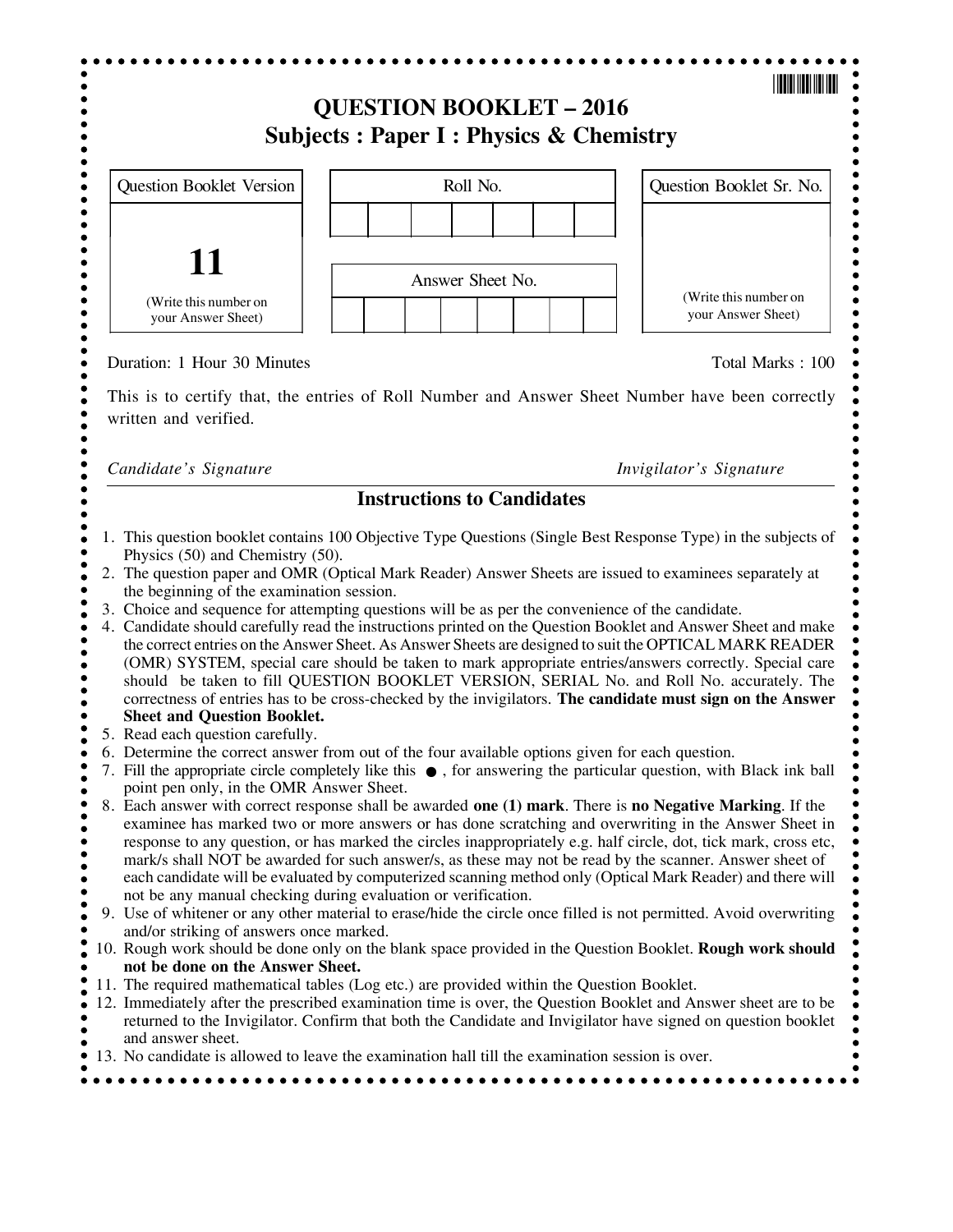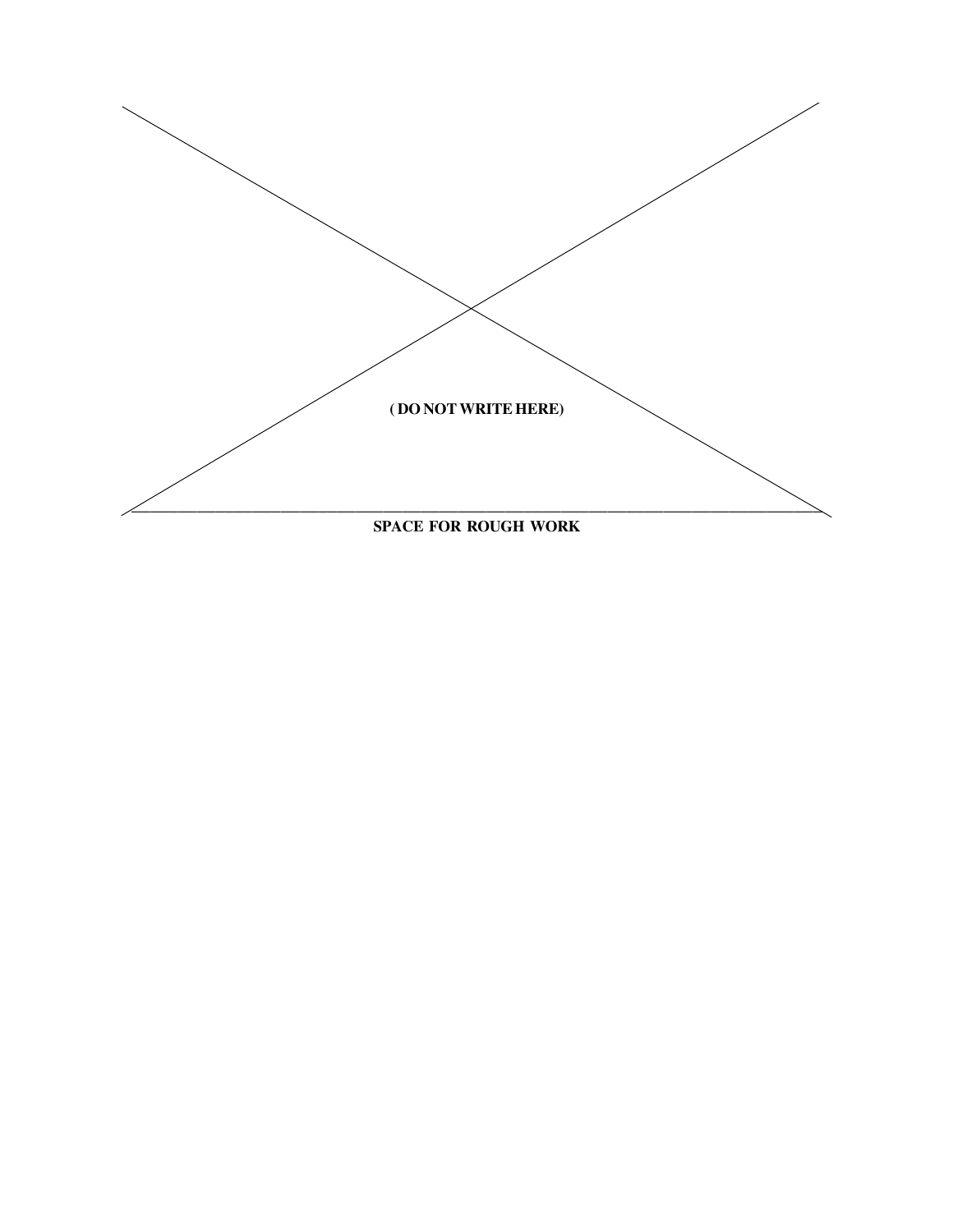## **PHYSICS**

1. For a gas  $\frac{R}{g} = 0.4$  $\mathcal{C}_{0}^{(n)}$ R v = 0.4, where 'R' is the universal gas constant and ' $C_v$ ' is molar specific heat

at constant volume. The gas is made up of molecules which are

- A) rigid diatomic B) monoatomic
- C) non-rigid diatomic D) polyatomic
- 2. In vertical circular motion, the ratio of kinetic energy of a particle at highest point to that at lowest point is
	- A) 5 B) 2 C) 0.5 D) 0.2
- 3. Two wires having same length and material are stretched by same force. Their diameters are in the ratio 1 : 3. The ratio of strain energy per unit volume for these two wires (smaller to larger diameter) when stretched is
	- A)  $3:1$  B)  $9:1$  C)  $27:1$  D)  $81:1$
- 4. A ring and a disc roll on the horizontal surface without slipping with same linear velocity. If both have same mass and total kinetic energy of the ring is 4 J then total kinetic energy of the disc is

A) 3 J B) 4 J C) 5 J D) 6 J

5. When the observer moves towards the stationary source with velocity,  $V_1$ , the apparent frequency of emitted note is  $F_1$ '. When the observer moves away from the source with velocity 'V<sub>1</sub>', the apparent frequency is 'F<sub>2</sub>'. If 'V' is the velocity of sound in air and

$$
\frac{F_1}{F_2} = 2 \text{ then } \frac{V}{V_1} = ?
$$
  
A) 2 \tB) 3 \tC) 4 \tD) 5

- 6. Wire having tension 225 N produces six beats per second when it is tuned with a fork. When tension changes to 256 N, it is tuned with the same fork, the number of beats remain unchanged. The frequency of the fork will be
	- A) 186 Hz B) 225 Hz C) 256 Hz D) 280 Hz
- 7. Assuming the expression for the pressure exerted by the gas on the walls of the container, it can be shown that pressure is

A) 
$$
\left[\frac{1}{3}\right]^{\text{rd}}
$$
 kinetic energy per unit volume of a gas  
\nB)  $\left[\frac{2}{3}\right]^{\text{rd}}$  kinetic energy per unit volume of a gas  
\nC)  $\left[\frac{3}{4}\right]^{\text{th}}$  kinetic energy per unit volume of a gas  
\nD)  $\frac{3}{2}$  kinetic energy per unit volume of a gas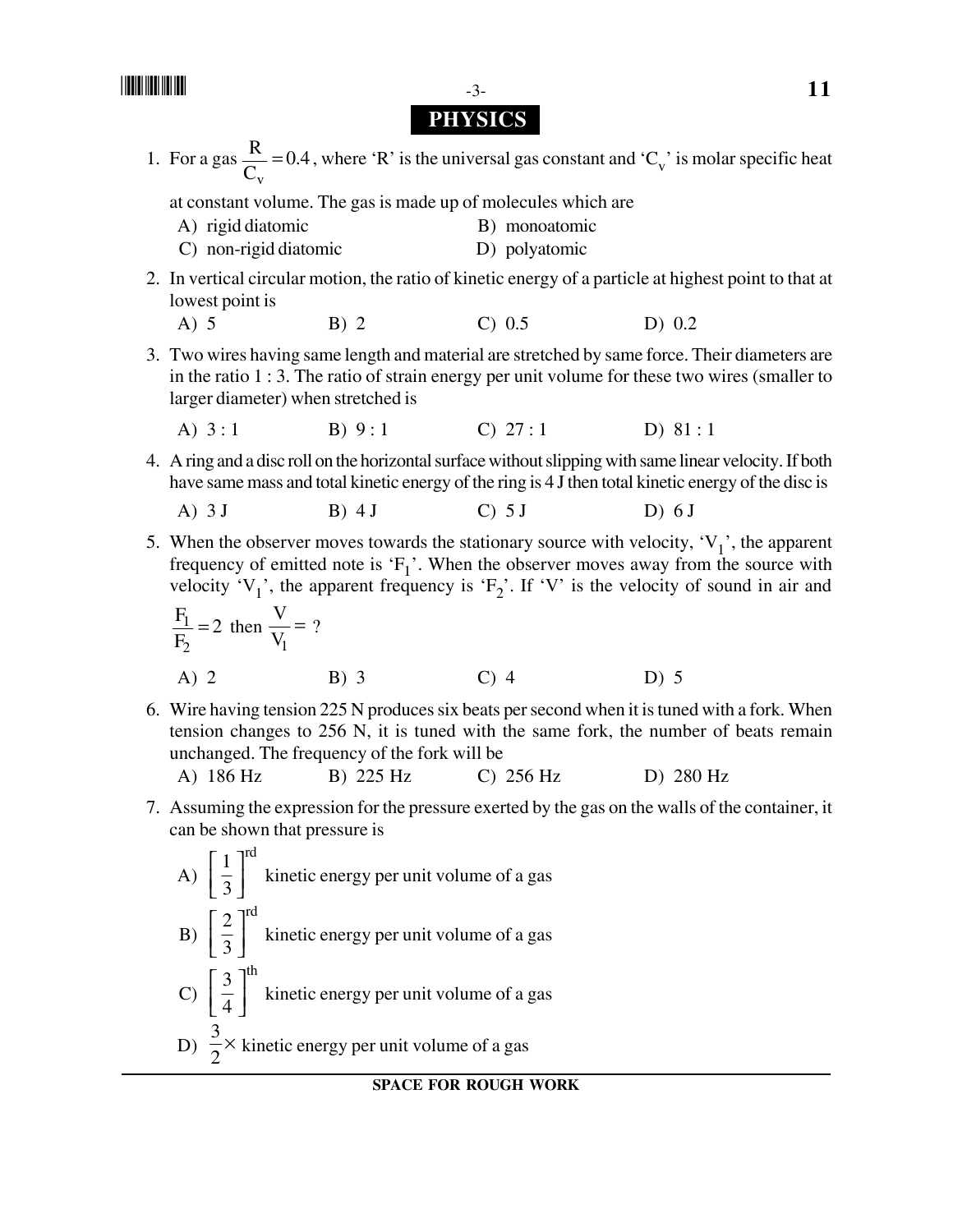## -

8. A mass 'm<sub>1</sub>' connected to a horizontal spring performs S.H.M. with amplitude 'A'. While mass 'm<sub>1</sub>' is passing through mean position another mass 'm<sub>2</sub>' is placed on it so that both the

masses move together with amplitude 'A<sub>1</sub>'. The ratio of  $\frac{A_1}{A}$  is  $(m_2 < m_1)$ 

A) 
$$
\left[\frac{m_1}{m_1 + m_2}\right]^{\frac{1}{2}}
$$
 B)  $\left[\frac{m_1 + m_2}{m_1}\right]^{\frac{1}{2}}$  C)  $\left[\frac{m_2}{m_1 + m_2}\right]^{\frac{1}{2}}$  D)  $\left[\frac{m_1 + m_2}{m_2}\right]^{\frac{1}{2}}$ 

9. A particle moves along a circle of radius 'r' with constant tangential acceleration. If the velocity of the particle is 'ν' at the end of second revolution, after the revolution has started then the tangential acceleration is

A) 
$$
\frac{v^2}{8\pi r}
$$
 \t\t B)  $\frac{v^2}{6\pi r}$  \t\t C)  $\frac{v^2}{4\pi r}$  \t\t D)  $\frac{v^2}{2\pi r}$ 

10. Two strings A and B of same material are stretched by same tension. The radius of the string A is double the radius of string B. Transverse wave travels on string A with speed  $V_A$ ' and  $V_A$ 

on string B with speed 'V<sub>B</sub>'. The ratio 
$$
\frac{A}{V_B}
$$
 is  
A)  $\frac{1}{4}$  \tB)  $\frac{1}{2}$  \tC) 2 \tD) 4

11. The bob of a simple pendulum performs S.H.M. with period 'T' in air and with period  $T_1$ ' in water. Relation between  $T_1$ <sup>t</sup> and  $T_1$ <sup>t</sup> is (neglect friction due to water, density of the material of the bob is  $=$   $\frac{9}{8} \times 10^3$  $\frac{9}{8}$  × 10<sup>3</sup> kg/m<sup>3</sup>, density of water = 1  $\frac{g}{c}$ )

A) 
$$
T_1 = 3 T
$$
   
B)  $T_1 = 2 T$    
C)  $T_1 = T$    
D)  $T_1 = \frac{T}{2}$ 

12. In a capillary tube of radius 'R', a straight thin metal wire of radius 'r'  $(R > r)$  is inserted symmetrically and one end of the combination is dipped vertically in water such that the lower end of the combination is at same level. The rise of water in the capillary tube is  $[T]$  = surface tension of water,  $\rho$  = density of water,  $g$  = gravitational acceleration

A) 
$$
\frac{T}{(R+r)\rho g}
$$
 \tB)  $\frac{R\rho g}{2T}$  \tC)  $\frac{2T}{(R-r)\rho g}$  \tD)  $\frac{(R-r)\rho g}{T}$ 

13. When open pipe is closed from one end then third overtone of closed pipe is higher in frequency by 150 Hz than second overtone of open pipe. The fundamental frequency of open end pipe will be

A) 75 Hz B) 150 Hz C) 225 Hz D) 300 Hz

- 14. A disc of radius 'R' and thickness  $\frac{1}{6}$ R has moment of inertia 'I' about an axis passing through its centre and perpendicular to its plane. Disc is melted and recast into a solid sphere. The moment of inertia of a sphere about its diameter is
	- A)  $\frac{1}{5}$ I B)  $\frac{1}{6}$ I C) I  $\frac{1}{32}$  D) I 64

#### **SPACE FOR ROUGH WORK**

**11**  $-4-$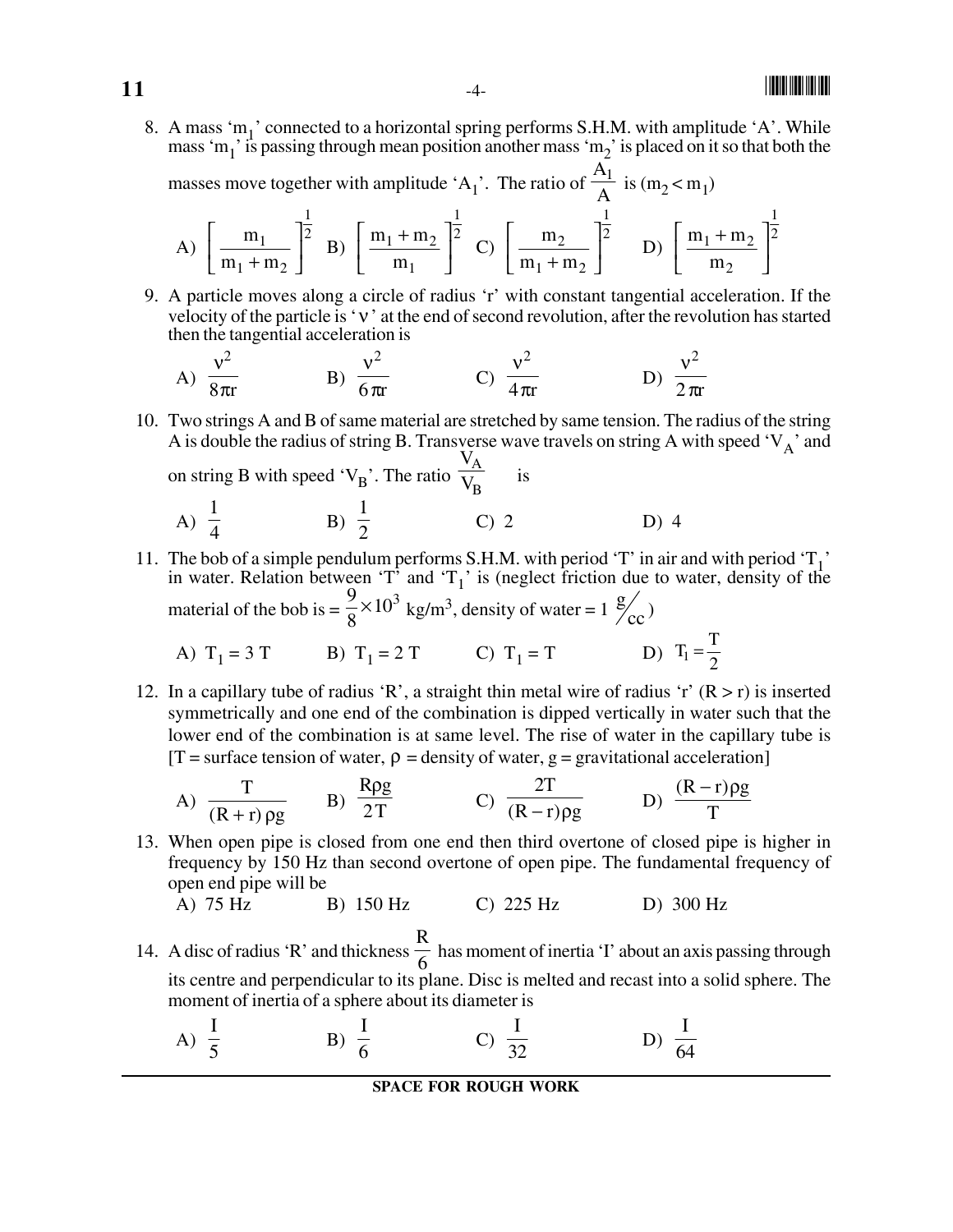15. Let a steel bar of length '*l*', breadth 'b' and depth 'd' be loaded at the centre by a load 'W'. Then the sag of bending of beam is  $(Y = Young's$  modulus of material of steel)

A) 
$$
\frac{Wl^3}{2bd^3Y}
$$
 \tB)  $\frac{Wl^3}{4bd^3Y}$  \tC)  $\frac{Wl^2}{2bd^3Y}$  \tD)  $\frac{Wl^3}{4bd^2Y}$ 

16. Which of the following quantity does **NOT** change due to damping of oscillations ?

- A) Angular frequency B) Time period C) Initial phase D) Amplitude
- 17. If the end correction of an open pipe is 0.8 cm then the inner radius of that pipe will be

A) 
$$
\frac{1}{3}
$$
cm B)  $\frac{2}{3}$ cm C)  $\frac{3}{2}$ cm D) 0.2 cm

18. A progressive wave is represented by  $y = 12 \sin (5t - 4x)$  cm. On this wave, how far away are the two points having phase difference of 90° ?

A) 
$$
\frac{\pi}{2}
$$
 cm  
B)  $\frac{\pi}{4}$  cm  
C)  $\frac{\pi}{8}$  cm  
D)  $\frac{\pi}{16}$  cm

19. Two particles of masses 'm' and '9m' are separated by a distance 'r'. At a point on the line joining them the gravitational field is zero. The gravitational potential at that point is  $\tilde{G} = \tilde{U}$ niversal constant of gravitation)

A) 
$$
-\frac{4Gm}{r}
$$
 \tB)  $-\frac{8Gm}{r}$  \tC)  $-\frac{16Gm}{r}$  \tD)  $-\frac{32Gm}{r}$ 

20. A black rectangular surface of area 'A' emits energy 'E' per second at 27°C. If length and breadth are reduced to rd  $\frac{1}{2}$  of initial value and temperature is raised to 327°C then

3 energy emitted per second becomes

A) 
$$
\frac{4E}{9}
$$
 \t\t B)  $\frac{7E}{9}$  \t\t C)  $\frac{10E}{9}$  \t\t D)  $\frac{16E}{9}$ 

21. A liquid drop having surface energy 'E' is spread into 512 droplets of same size. The final surface energy of the droplets is

A) 
$$
2E
$$
 B)  $4E$  C)  $8E$  D)  $12E$ 

22. Let 'M' be the mass and 'L' be the length of a thin uniform rod. In first case, axis of rotation is passing through centre and perpendicular to the length of the rod. In second case axis of rotation is passing through one end and perpendicular to the length of the rod. The ratio of radius of gyration in first case to second case is

A) 1 \tB) 
$$
\frac{1}{2}
$$
 \tC)  $\frac{1}{4}$  \tD)  $\frac{1}{8}$ 

- 23. A simple pendulum of length '*l*' has maximum angular displacement ' θ'. The maximum kinetic energy of the bob of mass 'm' is
	- $(g = acceleration due to gravity)$
	- A) mg $l(1 + \cos\theta)$  B) mg $l(1 + \cos^2\theta)$
	- C) mg $l(1-\cos\theta)$  D) mg $l(\cos\theta 1)$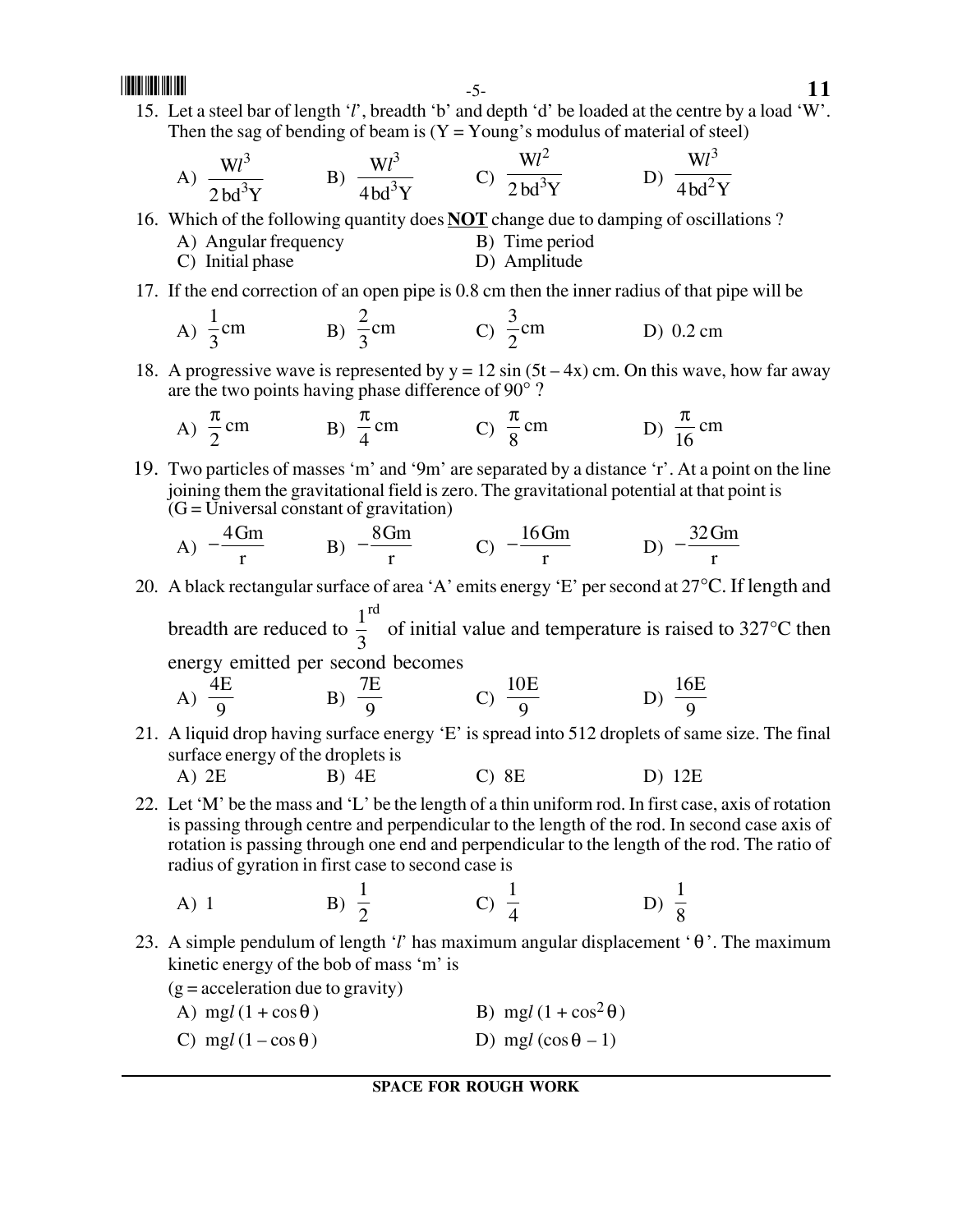24. Angular speed of hour hand of a clock in degree per second is

A) 
$$
\frac{1}{30}
$$
 \t\t B)  $\frac{1}{60}$  \t\t C)  $\frac{1}{120}$  \t\t D)  $\frac{1}{720}$ 

25. The value of gravitational acceleration 'g' at a height 'h' above the earth's surface is  $\frac{8}{4}$  $\frac{g}{4}$  then  $(R = radius of earth)$ 

A) 
$$
h = R
$$
 \t\t B)  $h = \frac{R}{2}$  \t\t C)  $h = \frac{R}{3}$  \t\t D)  $h = \frac{R}{4}$ 

26. In potentiometer experiment, null point is obtained at a particular point for a cell on potentiometer wire x cm long. If the length of the potentiometer wire is increased without changing the cell, the balancing length will (Driving source is not changed)

A) increase B) decrease C) not change D) becomes zero

27. An iron rod is placed parallel to magnetic field of intensity 2000  $A/m$ . The magnetic flux through the rod is  $6 \times 10^{-4}$  Wb and its cross-sectional area is 3 cm<sup>2</sup>. The magnetic permeability of the rod in  $\frac{\text{Wb}}{\text{A}-\text{m}}$  is

A) 
$$
10^{-1}
$$
 A – m<sup>2</sup> B)  $10^{-2}$  C)  $10^{-3}$  D)  $10^{-4}$ 

- 28. Alternating current of peak value  $\frac{2}{x}$  $\overline{a}$  $\left(\frac{2}{\pi}\right)^{3}$ ⎝ ⎛ π 2 ampere flows through the primary coil of the transformer. The coefficient of mutual inductance between primary and secondary coil is 1 henry. The peak e.m.f. induced in secondary coil is (Frequency of a.c.  $= 50$  Hz)
	- A) 100 V B) 200 V C) 300 V D) 400 V
- 29. An electron of mass 'm' has de-Broglie wavelength ' $\lambda$ ' when accelerated through potential difference 'V'. When proton of mass 'M', is accelerated through potential difference '9V', the de-Broglie wavelength associated with it will be (Assume that wavelength is determined at low voltage)

A) 
$$
\frac{\lambda}{3} \sqrt{\frac{M}{m}}
$$
 \tB)  $\frac{\lambda}{3} \cdot \frac{M}{m}$  \tC)  $\frac{\lambda}{3} \sqrt{\frac{m}{M}}$  \tD)  $\frac{\lambda}{3} \cdot \frac{m}{M}$ 

- 30. Interference fringes are produced on a screen by using two light sources of intensities 'I' and '9I'. The phase difference between the beams is  $\frac{1}{2}$ π at point P and  $\pi$  at point Q on the screen. The difference between the resultant intensities at point P and Q is A) 2 I B) 4 I C) 6 I D) 8 I
- 31. Three parallel plate air capacitors are connected in parallel. Each capacitor has plate area 'A'  $\frac{1}{3}$  and the separation between the plates is 'd', '2d' and '3d' respectively. The equivalent capacity of combination is ( $\epsilon_0$  = absolute permittivity of free space)

A) 
$$
\frac{7\epsilon_0 A}{18d}
$$
 \tB)  $\frac{11\epsilon_0 A}{18d}$  \tC)  $\frac{13\epsilon_0 A}{18d}$  \tD)  $\frac{17\epsilon_0 A}{18d}$ 

#### **SPACE FOR ROUGH WORK**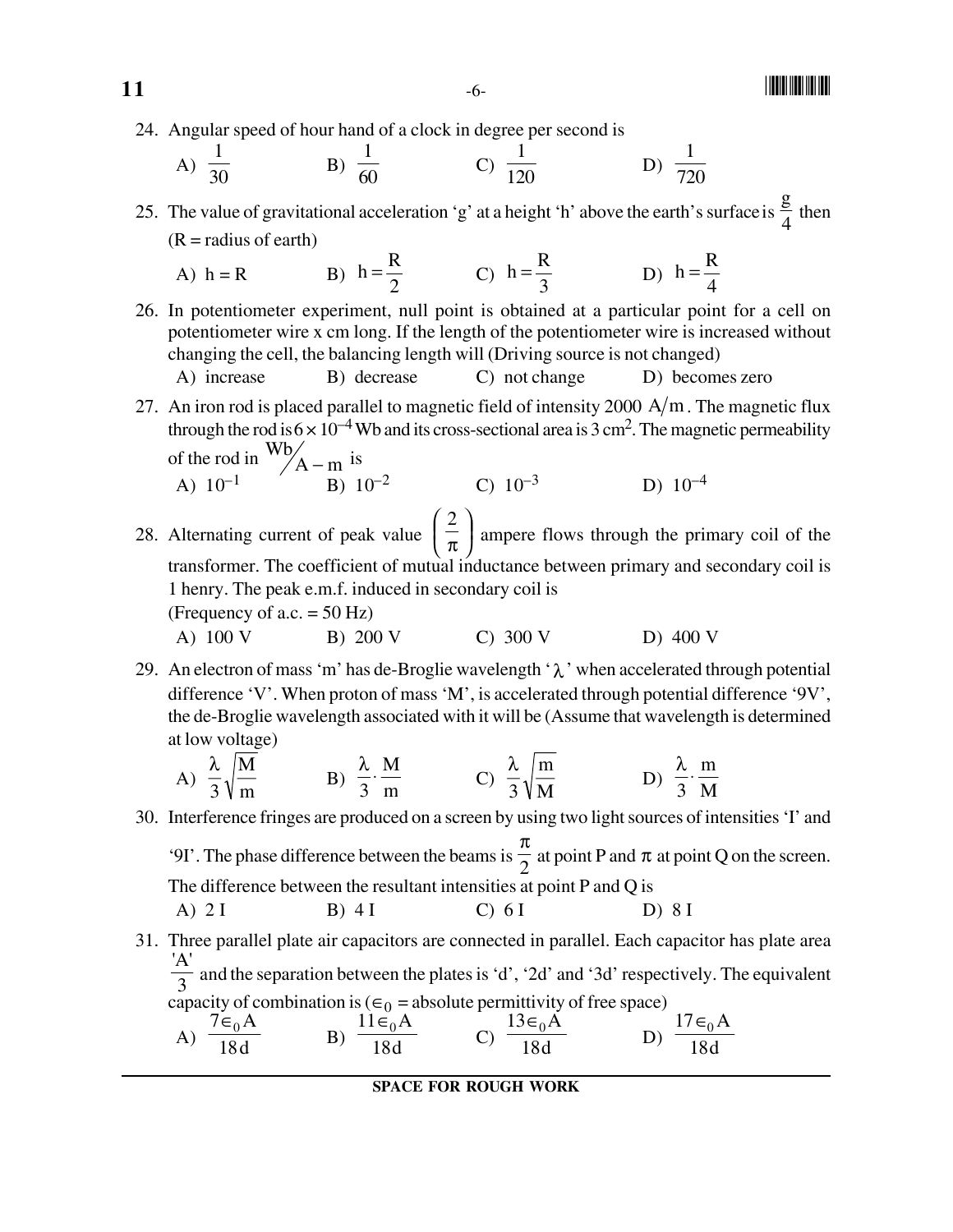- 32. In an oscillator, for sustained oscillations, Barkhausen criterion is  $\mathbf{A}\mathbf{\beta}$  equal to (A = voltage gain without feedback,  $\beta$  = feedback factor)
	- A) zero  $B$ ) 1 C) 1 D) 2

33. Light of wavelength ' $\lambda$ ' which is less than threshold wavelength is incident on a photosensitive material. If incident wavelength is decreased so that emitted photoelectrons are moving with same velocity then stopping potential will

- A) increase B) decrease C) be zero D) become exactly half
- 34. A ray of light travelling through rarer medium is incident at very small angle 'i' on a glass slab and after refraction its velocity is reduced by 20%. The angle of deviation is 4i

A) 
$$
\frac{1}{8}
$$
 \t\t B)  $\frac{1}{5}$  \t\t C)  $\frac{1}{2}$  \t\t D)

35. The maximum frequency of transmitted radio waves above which the radio waves are no longer reflected back by ionosphere is \_\_\_\_\_\_\_ (N = maximum electron density of ionosphere,  $g = acceleration$  due to gravity) A) gN B) g $N^2$  C) g $\sqrt{N}$  D) g<sup>2</sup>N<sup>2</sup>

- 36. In Bohr's theory of Hydrogen atom, the electron jumps from higher orbit 'n' to lower orbit 'p'. The wavelength will be minimum for the transition
	- A)  $n = 5$  to  $p = 4$  B)  $n = 4$  to  $p = 3$  C)  $n = 3$  to  $p = 2$  D)  $n = 2$  to  $p = 1$
- 37. Two identical parallel plate air capacitors are connected in series to a battery of e.m.f. 'V'. If one of the capacitor is completely filled with dielectric material of constant 'K', then potential difference of the other capacitor will become

A) 
$$
\frac{K}{V(K+1)}
$$
 B)  $\frac{KV}{K+1}$  C)  $\frac{K-1}{KV}$  D)  $\frac{V}{K(K+1)}$ 

- 38. The LC parallel resonant circuit
	- A) has a very high impedance B) has a very high current
	- C) acts as resistance of very low value D) has zero impedance
- 39. A galvanometer of resistance  $30\Omega$  is connected to a battery of emf 2V with 1970  $\Omega$  resistance in series. A full scale deflection of 20 divisions is obtained in the galvanometer. To reduce the deflection to 10 divisions, the resistance in series required is
	- A)  $4030 \Omega$  B)  $4000 \Omega$  C)  $3970 \Omega$  D)  $2000 \Omega$
- 40. Two coherent sources 'P' and 'Q' produce interference at point 'A' on the screen where there is a dark band which is formed between 4<sup>th</sup> bright band and 5<sup>th</sup> bright band. Wavelength of light used is  $6000 \text{\AA}$ . The path difference between PA and QA is

A)  $1.4 \times 10^{-4}$  cm B)  $2.7 \times 10^{-4}$  cm C)  $4.5 \times 10^{-4}$  cm D)  $6.2 \times 10^{-4}$  cm

41. The schematic symbol of light emitting diode is (LED)





 $\overline{5}$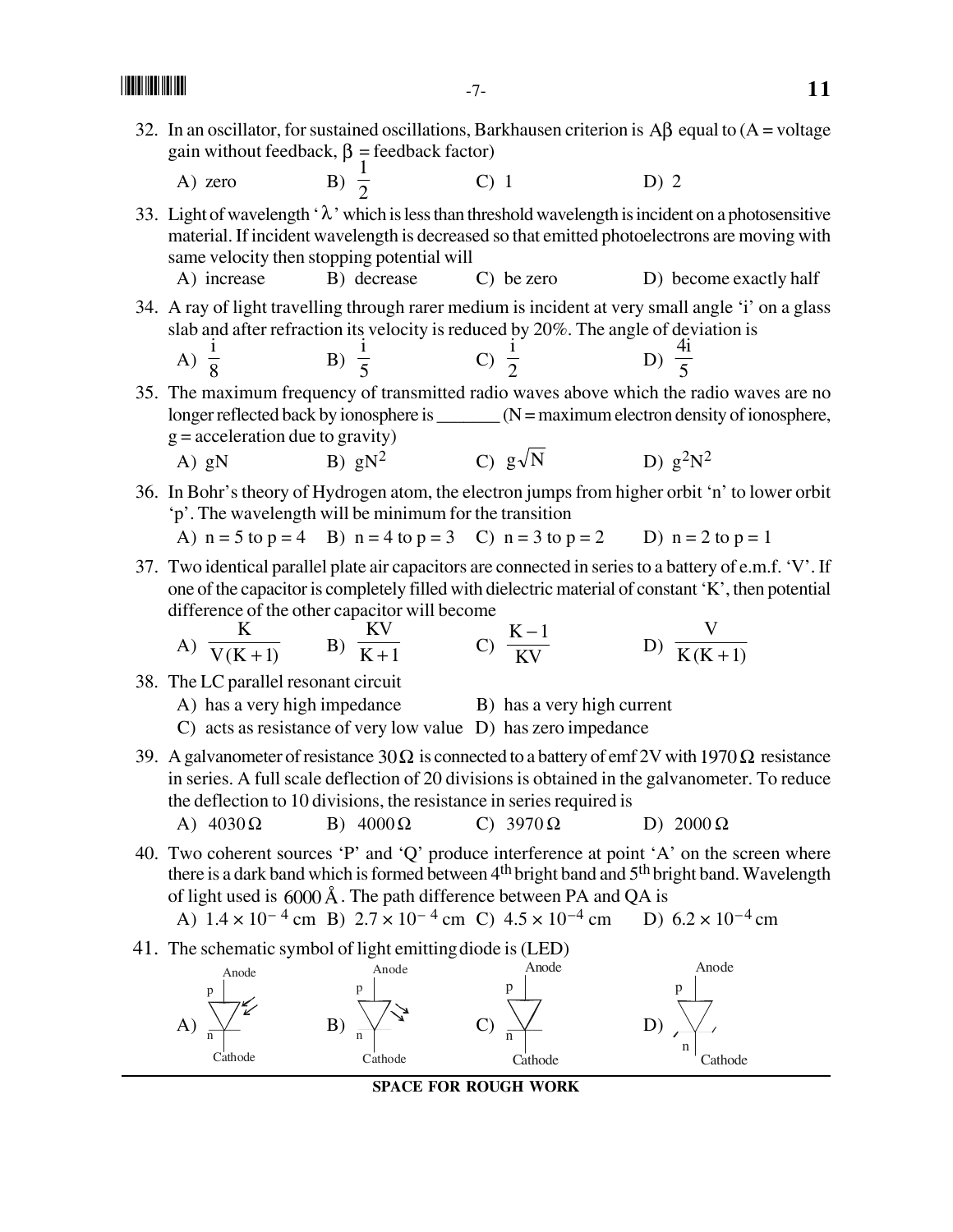42. The amount of work done in increasing the voltage across the plates of capacitor from 5V to 10V is 'W'. The work done in increasing it from 10V to 15V will be A) W B) 0.6 W C) 1.25 W D) 1.67 W

43. Magnetic flux passing through a coil is initially  $4 \times 10^{-4}$  Wb. It reduces to 10% of its original value in 't' second. If the e.m.f. induced is 0.72 mV then 't' in second is A) 0.3 B) 0.4 C) 0.5 D) 0.6

- 44. Resolving power of telescope increases when
	- A) wavelength of light decreases B) wavelength of light increases
	- C) focal length of eye-piece increases D) focal length of eye-piece decreases
- 45. When light of wavelength ' $\lambda$ ' is incident on photosensitive surface, the stopping potential is 'V'. When light of wavelength '3λ' is incident on same surface, the stopping potential is
	- 'V'  $\frac{1}{6}$ . Threshold wavelength for the surface is
	- A)  $2\lambda$  B)  $3\lambda$  C)  $4\lambda$  D)  $5\lambda$
- 46. From Brewster's law, except for polished metallic surfaces, the polarising angle
	- A) depends on wavelength and is different for different colours
	- B) independent of wavelength and is different for different colours
	- C) independent of wavelength and is same for different colours
	- D) depends on wavelength and is same for different colours
- 47. Two particles X and Y having equal charges after being accelerated through same potential difference enter a region of uniform magnetic field and describe a circular paths of radii ' $r_1$ ' and ' $r_2$ ' respectively. The ratio of the mass of X to that of Y is

A) 
$$
\frac{r_1}{r_2}
$$
 \t\t B)  $\sqrt{\frac{r_1}{r_2}}$  \t\t C)  $\left[\frac{r_2}{r_1}\right]^2$  \t\t D)  $\left[\frac{r_1}{r_2}\right]^2$ 

- 48. When an electron in Hydrogen atom revolves in stationary orbit, it
	- A) does not radiate light though its velocity changes
	- B) does not radiate light and velocity remains unchanged
	- C) radiates light but its velocity is unchanged
	- D) radiates light with the change of energy
- 49. The magnetic field (B) inside a long solenoid having 'n', turns per unit length and carrying current 'I' when iron core is kept in it is ( $\mu_0$  = permeability of vacuum,  $\chi$  = magnetic susceptibility)

A)  $\mu_0$  nI (1 -  $\chi$ ) B)  $\mu_0$  nI $\chi$  C)  $\mu_0$  nI<sup>2</sup> (1 +  $\chi$ ) D)  $\mu_0$  nI (1 +  $\chi$ )

50. In balanced metre bridge, the resistance of bridge wire is  $0.1\Omega$ / cm. Unknown resistance 'X' is connected in left gap and  $6\Omega$  in right gap, null point divides the wire in the ratio 2 : 3. Find the current drawn from the battery of 5 V having negligible resistance. A) 1 A B) 1.5 A C) 2 A D) 5 A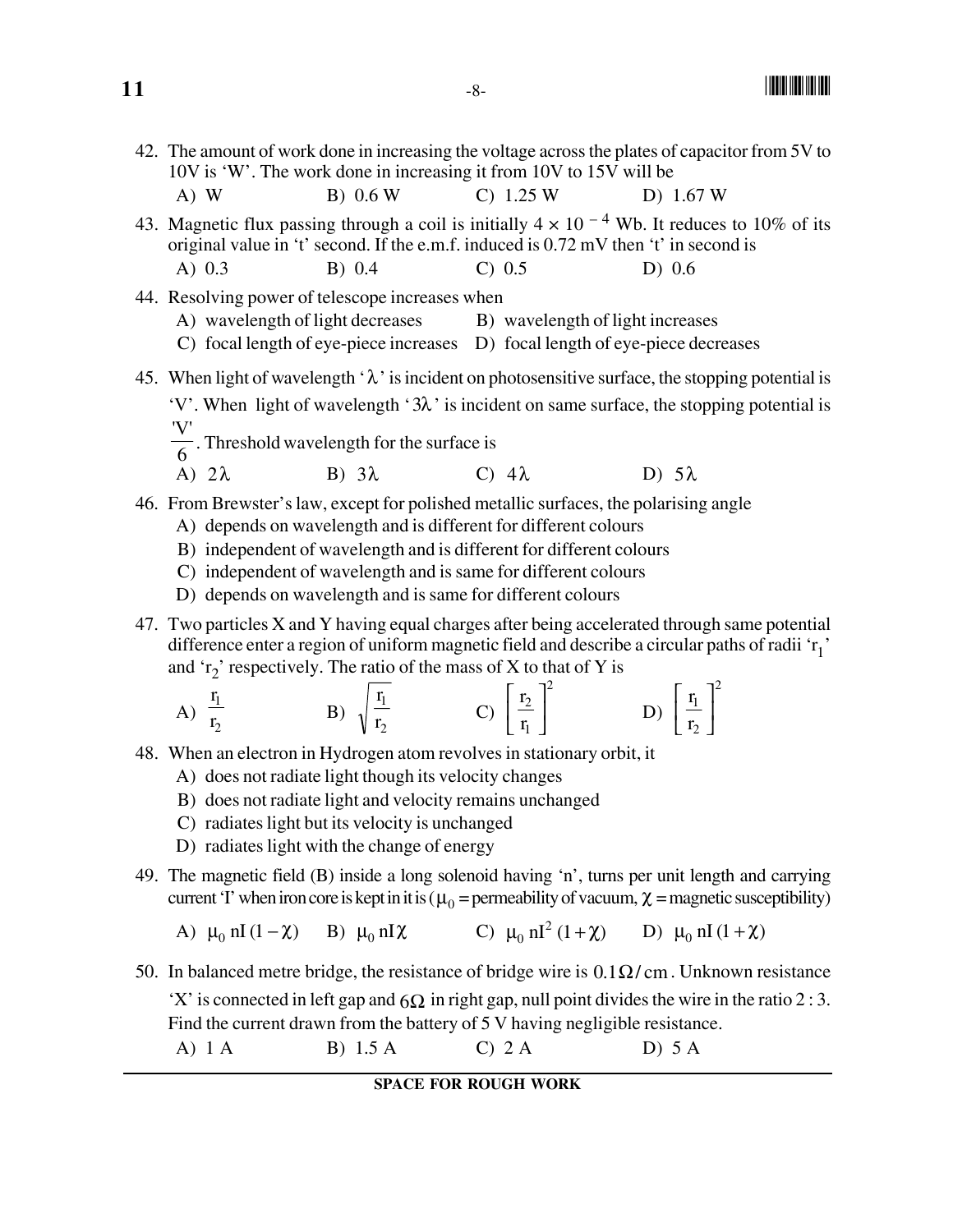## **CHEMISTRY**

51. If 'n' represents total number of asymmetric carbon atoms in a compound, the possible number of optical isomers of the compound is A) 2n B)  $n^2$  C)  $2^n$  D)  $2n + 2$ 52. The equation that represents van't Hoff general solution equation is A)  $\pi = \frac{n}{N} RT$ B)  $\pi = nRT$ C)  $\pi = \frac{V}{n}RT$ D)  $\pi = nVRT$ 53. Which is the most stable allotrope of sulphur ? A) Octahedral sulphur B) Monoclinic sulphur C) Plastic sulphur D) Colloidal sulphur 54. Correct statement for thermoplastic polymer is A) It does not become soft on heating under pressure B) It can not be remoulded C) It is either linear or branched chain polymer D) It is cross-linked polymer 55. How many Faradays of electricity are required to deposit 10 g of calcium from molten calcium chloride using inert electrodes ? (molar mass of calcium =  $40 \text{ g mol}^{-1}$ ) A) 0.5 F B) 1 F C) 0.25 F D) 2 F 56. Name the reagent that is used in leaching of gold A) Carbon B) Sodium cyanide C) Carbon monoxide D) Iodine 57. Which of the following is an analgesic ? A) Ofloxacin B) Penicillin C) Aminoglycosides D) Paracetamol 58. The compound which is **NOT** formed when a mixture of n-butyl bromide and ethyl bromide treated with sodium metal in presence of dry ether is A) Butane B) Octane C) Hexane D) Ethane 59. What is the general molecular formula of the products obtained on heating lanthanoids (Ln) with sulphur ? A) LnS B) LnS<sub>3</sub> C) Ln<sub>3</sub>S<sub>2</sub> D) Ln<sub>2</sub>S<sub>3</sub> 60. Butylated hydroxy anisole is A) an anti oxidant B) cleansing agent C) disinfectant D) an antihistamine 61. In the cell represented by  $Pb_{(s)}$   $Pb^{2+}$   $_{(1M)}$   $\left|\text{Ag}^+\text{$_{(1M)}$}\right|$   $\text{Ag}_{(s)}$ , the reducing agent is A) Pb B)  $Pb^{2+}$  C) Ag D)  $Ag^+$ 62. Which metal crystallises in a simple cubic structure ? A) Polonium B) Copper C) Nickel D) Iron

**SPACE FOR ROUGH WORK**

 $\blacksquare$   $\blacksquare$   $\blacksquare$   $\blacksquare$   $\blacksquare$   $\blacksquare$   $\blacksquare$   $\blacksquare$   $\blacksquare$   $\blacksquare$   $\blacksquare$   $\blacksquare$   $\blacksquare$   $\blacksquare$   $\blacksquare$   $\blacksquare$   $\blacksquare$   $\blacksquare$   $\blacksquare$   $\blacksquare$   $\blacksquare$   $\blacksquare$   $\blacksquare$   $\blacksquare$   $\blacksquare$   $\blacksquare$   $\blacksquare$   $\blacksquare$   $\blacksquare$   $\blacksquare$   $\blacksquare$   $\blacks$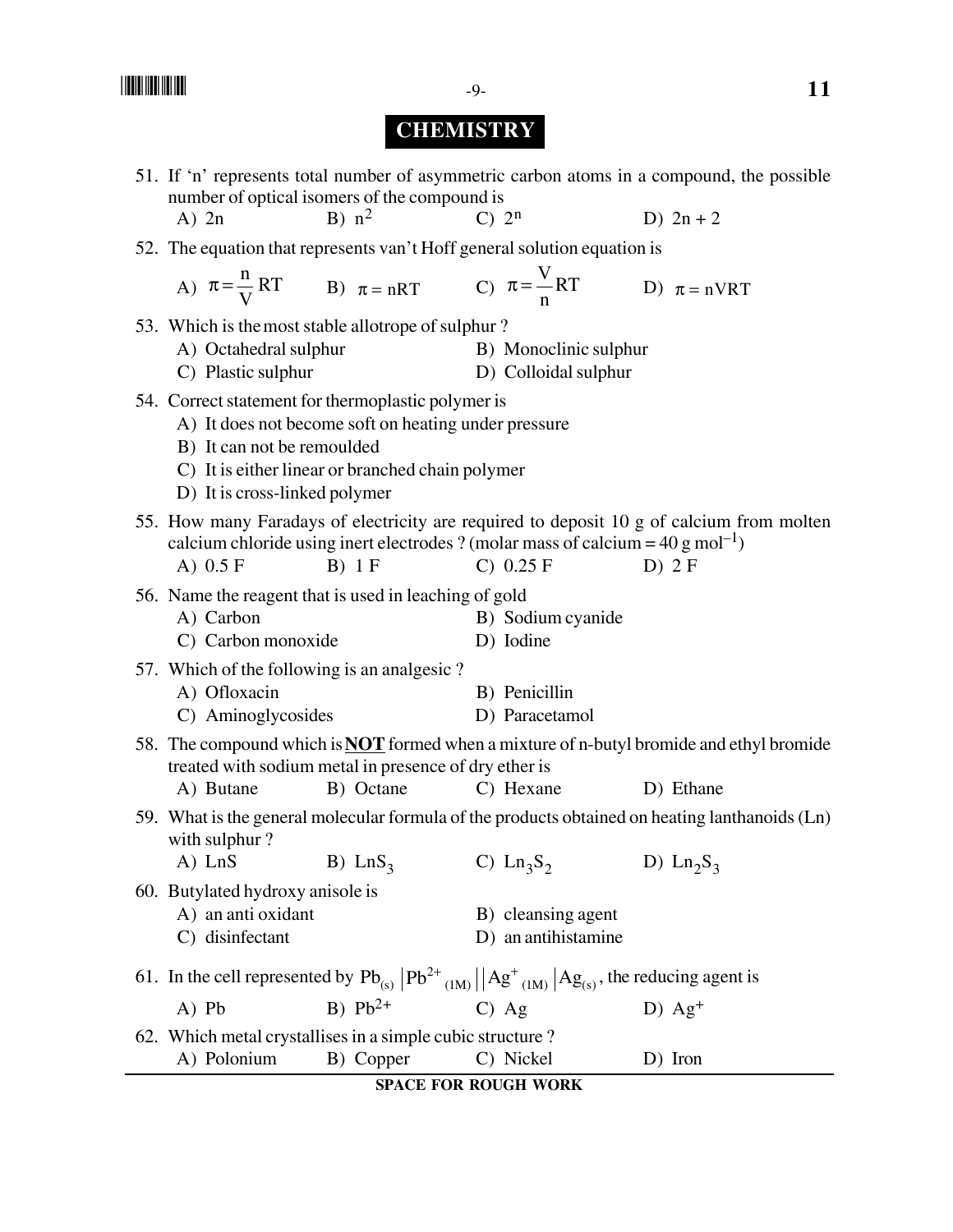| 11                                                                                                                                                                                                                                        |                                                                                                                                                                                                                                                                                                          | $-10-$                                    |                              |  |  |  |  |  |  |  |  |  |
|-------------------------------------------------------------------------------------------------------------------------------------------------------------------------------------------------------------------------------------------|----------------------------------------------------------------------------------------------------------------------------------------------------------------------------------------------------------------------------------------------------------------------------------------------------------|-------------------------------------------|------------------------------|--|--|--|--|--|--|--|--|--|
|                                                                                                                                                                                                                                           | 63. The amine 'A' when treated with nitrous acid gives yellow oily substance. The amine A is<br>A) triethylamine<br>C) aniline                                                                                                                                                                           | B) trimethylamine<br>D) methylphenylamine |                              |  |  |  |  |  |  |  |  |  |
|                                                                                                                                                                                                                                           | 64. The element that does $\overline{NOT}$ form acidic oxide is<br>B) Phosphorus<br>A) Carbon                                                                                                                                                                                                            | C) Chlorine                               | D) Barium                    |  |  |  |  |  |  |  |  |  |
|                                                                                                                                                                                                                                           | 65. While assigning R, S configuration the correct order of priority of groups attached to chiral<br>carbon atom is<br>A) $CONH2 > COCH3 > CH2OH >CHO$<br>B) $COMH2 > COCH3 > CHO > CH2OH$<br>C) $COCH_3 > COMH_2 > CHO > CH_2OH$<br>D) CHO > CH <sub>2</sub> OH > COCH <sub>3</sub> > CONH <sub>2</sub> |                                           |                              |  |  |  |  |  |  |  |  |  |
|                                                                                                                                                                                                                                           | 66. Bulletproof helmets are made from<br>A) Lexan<br>B) Saran                                                                                                                                                                                                                                            | C) Glyptal                                | D) Thiokol                   |  |  |  |  |  |  |  |  |  |
|                                                                                                                                                                                                                                           | 67. Which metal is refined by Mond Process?<br>A) Titanium<br>B) Copper                                                                                                                                                                                                                                  | C) Nickel                                 | $D)$ Zinc                    |  |  |  |  |  |  |  |  |  |
| 68. Isopropyl methyl ether when treated with cold hydrogen iodide gives<br>A) isopropyl iodide and methyl iodide B) isopropyl alcohol and methyl iodide<br>C) isopropyl alcohol and methyl alcohol D) isopropyl iodide and methyl alcohol |                                                                                                                                                                                                                                                                                                          |                                           |                              |  |  |  |  |  |  |  |  |  |
|                                                                                                                                                                                                                                           | 69. In face centred cubic unit cell, what is the volume occupied?                                                                                                                                                                                                                                        |                                           |                              |  |  |  |  |  |  |  |  |  |
|                                                                                                                                                                                                                                           | A) $\frac{4}{3}\pi r^3$ B) $\frac{8}{3}\pi r^3$ C) $\frac{16}{3}\pi r^3$                                                                                                                                                                                                                                 |                                           | D) $\frac{64r^3}{3\sqrt{3}}$ |  |  |  |  |  |  |  |  |  |
|                                                                                                                                                                                                                                           | 70. Glucose on oxidation with bromine water yields gluconic acid. This reaction confirms presence of<br>A) six carbon atoms linked in straight chain<br>B) secondary alcoholic group in glucose<br>C) aldehyde group in glucose<br>D) primary alcoholic group in glucose                                 |                                           |                              |  |  |  |  |  |  |  |  |  |
|                                                                                                                                                                                                                                           | 71. How is sodium chromate converted into sodium dichromate in the manufacture of potassium<br>dichromate from chromite ore?<br>A) By the action of concentrated sulphuric acid<br>B) By roasting with soda ash<br>C) By the action of sodium hydroxide<br>D) By the action of lime stone                |                                           |                              |  |  |  |  |  |  |  |  |  |
|                                                                                                                                                                                                                                           | 72. In dry cell, what acts as negative electrode?<br>A) Zinc<br>C) Ammonium chloride                                                                                                                                                                                                                     | B) Graphite<br>D) Manganese dioxide       |                              |  |  |  |  |  |  |  |  |  |
|                                                                                                                                                                                                                                           | 73. Select the compound which on treatment with nitrous acid liberates nitrogen.<br>A) Nitroethane<br>C) Diethylamine                                                                                                                                                                                    | B) Triethylamine<br>D) Ethylamine         |                              |  |  |  |  |  |  |  |  |  |
|                                                                                                                                                                                                                                           |                                                                                                                                                                                                                                                                                                          | <b>SPACE FOR ROUGH WORK</b>               |                              |  |  |  |  |  |  |  |  |  |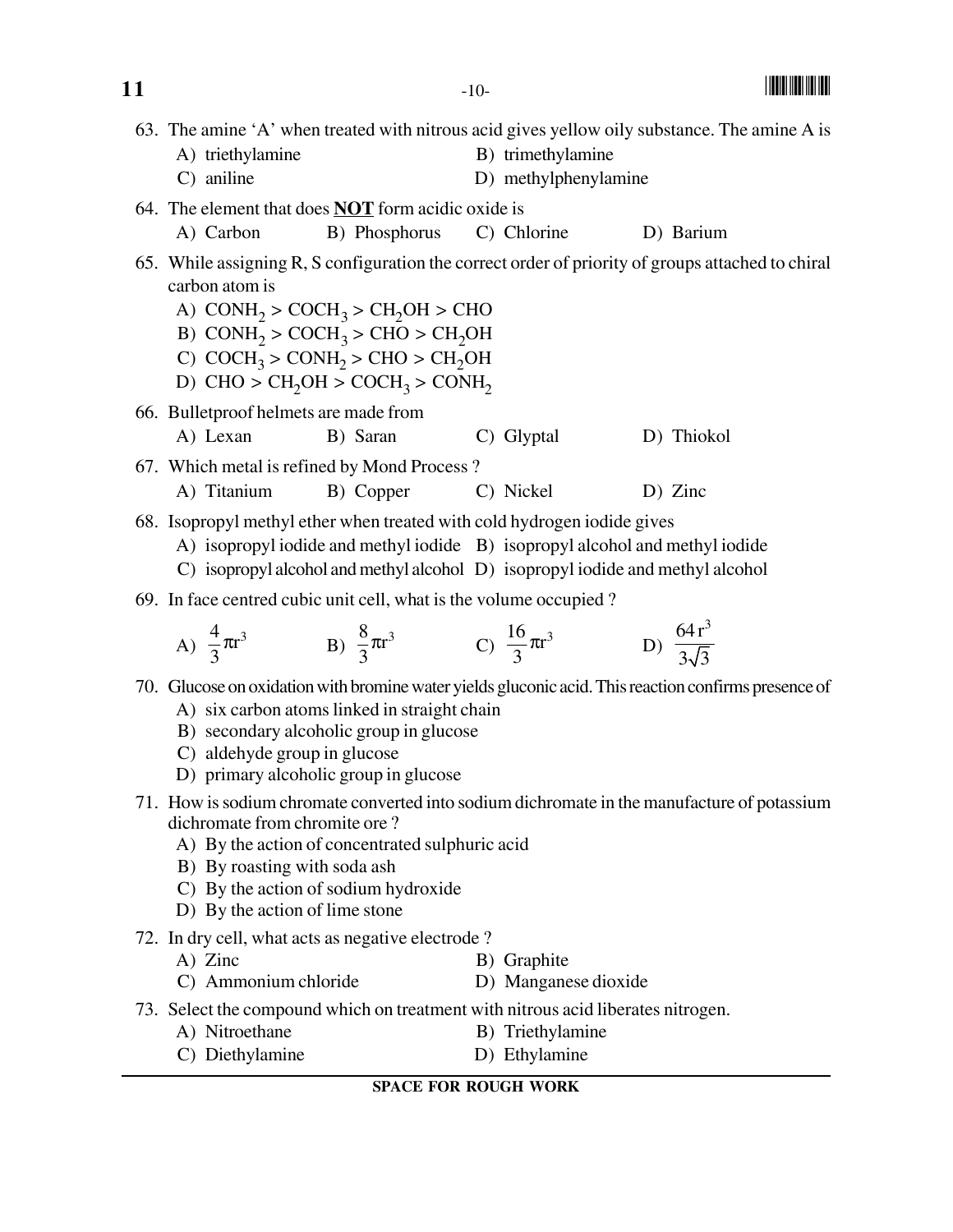|                                                                                            | and the solution is diluted up to 100 ml. What is the molarity of the resulting solution?<br>A) 0.1 mol dm <sup>-3</sup> B) 1.0 mol dm <sup>-3</sup> C) 0.125 mol dm <sup>-3</sup> D) 1.25 mol dm <sup>-3</sup> |  |                                         |                    | 74. 5.0 g of sodium hydroxide (molar mass 40 g mol <sup>-1</sup> ) is dissolved in little quantity of water |  |  |  |  |  |  |  |
|--------------------------------------------------------------------------------------------|-----------------------------------------------------------------------------------------------------------------------------------------------------------------------------------------------------------------|--|-----------------------------------------|--------------------|-------------------------------------------------------------------------------------------------------------|--|--|--|--|--|--|--|
| methyl ketone?                                                                             |                                                                                                                                                                                                                 |  |                                         |                    | 75. Which of the following compounds when treated with dibenzyl cadmium yields benzyl                       |  |  |  |  |  |  |  |
| A) Acetone                                                                                 | B) Acetaldehyde C) Acetic acid                                                                                                                                                                                  |  |                                         | D) Acetyl chloride |                                                                                                             |  |  |  |  |  |  |  |
| 76. Which halide of magnesium has highest ionic character?<br>A) Chloride                  | B) Bromide                                                                                                                                                                                                      |  | C) Iodide                               |                    | D) Fluoride                                                                                                 |  |  |  |  |  |  |  |
| 77. The reaction takes place in two steps as                                               |                                                                                                                                                                                                                 |  |                                         |                    |                                                                                                             |  |  |  |  |  |  |  |
| i) $NO_2Cl_{(g)} \xrightarrow{K_1} NO_{2(g)} + Cl_{(g)}$                                   |                                                                                                                                                                                                                 |  |                                         |                    |                                                                                                             |  |  |  |  |  |  |  |
| ii) $NO_2Cl_{(g)} + Cl_{(g)} \xrightarrow{K_2} NO_{2(g)} + Cl_{2(g)}$                      |                                                                                                                                                                                                                 |  |                                         |                    |                                                                                                             |  |  |  |  |  |  |  |
| Identify the reaction intermediate                                                         |                                                                                                                                                                                                                 |  |                                         |                    |                                                                                                             |  |  |  |  |  |  |  |
| A) $NO_2Cl_{(g)}$ B) $NO_{2(g)}$                                                           |                                                                                                                                                                                                                 |  | C) $Cl_{2(g)}$                          |                    | D) Cl $_{(g)}$                                                                                              |  |  |  |  |  |  |  |
| 78. Which of the following aminoacids is basic in nature?                                  |                                                                                                                                                                                                                 |  |                                         |                    |                                                                                                             |  |  |  |  |  |  |  |
| A) Valine                                                                                  | B) Tyrosine                                                                                                                                                                                                     |  | C) Arginine                             |                    | D) Leucine                                                                                                  |  |  |  |  |  |  |  |
| is stated by which law?                                                                    |                                                                                                                                                                                                                 |  |                                         |                    | 79. The relation between solubility of a gas in liquid at constant temperature and external pressure        |  |  |  |  |  |  |  |
| A) Raoult's law                                                                            |                                                                                                                                                                                                                 |  | B) van't Hoff Boyle's law               |                    |                                                                                                             |  |  |  |  |  |  |  |
| C) van't Hoff Charles' law                                                                 |                                                                                                                                                                                                                 |  | D) Henry's law                          |                    |                                                                                                             |  |  |  |  |  |  |  |
| 80. Which among the following phenolic compounds is most acidic in nature?                 |                                                                                                                                                                                                                 |  |                                         |                    |                                                                                                             |  |  |  |  |  |  |  |
| A) p-aminophenol                                                                           |                                                                                                                                                                                                                 |  | B) phenol                               |                    |                                                                                                             |  |  |  |  |  |  |  |
| C) m-nitrophenol                                                                           |                                                                                                                                                                                                                 |  | D) p-nitrophenol                        |                    |                                                                                                             |  |  |  |  |  |  |  |
| 81. Which among the following solids is a nonpolar solid?                                  |                                                                                                                                                                                                                 |  |                                         |                    |                                                                                                             |  |  |  |  |  |  |  |
| A) Hydrogen chloride<br>C) Water                                                           |                                                                                                                                                                                                                 |  | B) Sulphur dioxide<br>D) Carbon dioxide |                    |                                                                                                             |  |  |  |  |  |  |  |
| 82. Identify the metal that forms colourless compounds.                                    |                                                                                                                                                                                                                 |  |                                         |                    |                                                                                                             |  |  |  |  |  |  |  |
| A) Iron $(Z = 26)$                                                                         |                                                                                                                                                                                                                 |  | B) Chromium $(Z = 24)$                  |                    |                                                                                                             |  |  |  |  |  |  |  |
| C) Vanadium $(Z = 23)$                                                                     |                                                                                                                                                                                                                 |  | D) Scandium $(Z = 21)$                  |                    |                                                                                                             |  |  |  |  |  |  |  |
| 83. What is the highest oxidation state exhibited by group 17 elements?                    |                                                                                                                                                                                                                 |  |                                         |                    |                                                                                                             |  |  |  |  |  |  |  |
| $A) + 1$                                                                                   | $B) + 3$                                                                                                                                                                                                        |  | $C$ ) + 5                               |                    | $D$ ) + 7                                                                                                   |  |  |  |  |  |  |  |
| 84. Mathematical equation of first law of thermodynamics for isochoric process is          | A) $\Delta U = q_v$ B) $-\Delta U = q_v$ C) $q = -W$                                                                                                                                                            |  |                                         |                    | D) $\Delta U = W$                                                                                           |  |  |  |  |  |  |  |
| 85. Name the catalyst used in commercial method of preparation of phenol.                  |                                                                                                                                                                                                                 |  |                                         |                    |                                                                                                             |  |  |  |  |  |  |  |
| A) Silica                                                                                  |                                                                                                                                                                                                                 |  | B) Calcium phosphate                    |                    |                                                                                                             |  |  |  |  |  |  |  |
| C) Anhydrous aluminium chloride                                                            |                                                                                                                                                                                                                 |  | D) Cobalt naphthenate                   |                    |                                                                                                             |  |  |  |  |  |  |  |
| 86. The rate constant and half life of a first order reaction are related to each other as |                                                                                                                                                                                                                 |  |                                         |                    |                                                                                                             |  |  |  |  |  |  |  |
|                                                                                            | A) $t_{\frac{1}{2}} = \frac{0.693}{K}$ B) $t_{\frac{1}{2}} = 0.693 K$ C) $K = 0.693 t_{\frac{1}{2}}$ D) $Kt_{\frac{1}{2}} = \frac{1}{0.693}$                                                                    |  |                                         |                    |                                                                                                             |  |  |  |  |  |  |  |

$$
\frac{K}{2}
$$

```
SPACE FOR ROUGH WORK
```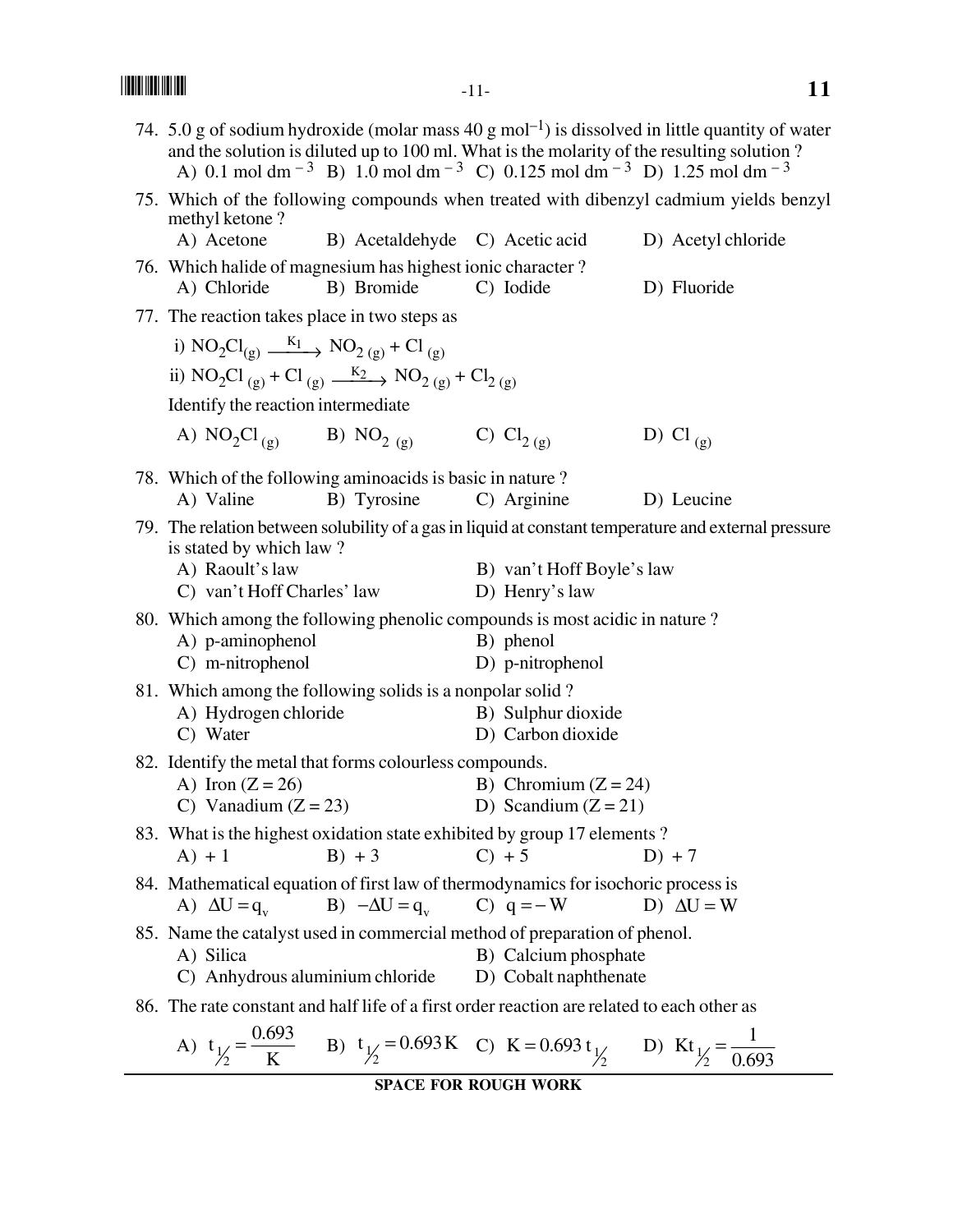| 11 |                                                                                                                                                                                                                                                               | $-12-$                                                         |                                                   |
|----|---------------------------------------------------------------------------------------------------------------------------------------------------------------------------------------------------------------------------------------------------------------|----------------------------------------------------------------|---------------------------------------------------|
|    | 87. What is the combining ratio of glycerol and fatty acids when they combine to form triglyceride?<br>B) $3:2$<br>A) $3:4$                                                                                                                                   | C) 1:3                                                         | D) $1:2$                                          |
|    | 88. The molecular formula of Wilkinson catalyst, used in hydrogenation of alkenes is<br>A) Co $(CO)_{8}$<br>C) [Pt $(NH_3)_2$ Cl <sub>2</sub> ]                                                                                                               | B) $(Ph_3P)_3$ RhCl<br>D) K $[Ag (CN)2]$                       |                                                   |
|    | 89. The criterion for a spontaneous process is<br>A) $\Delta G > 0$<br>B) $\Delta G < 0$                                                                                                                                                                      | C) $\Delta G = 0$                                              | D) $\Delta S_{total} < 0$                         |
|    | 90. Brown ring test is used for detection of which radical?<br>B) Nitrite<br>A) Ferrous                                                                                                                                                                       | C) Nitrate                                                     | D) Ferric                                         |
|    | 91. The reagent used in Wolff-Kishner reduction is<br>A) $NH_2-NH_2$ and KOH in ethylene glycol<br>$B)$ Zn – Hg/conc.HCl<br>C) NaB $H_4$<br>D) $Na-Hg/H2O$                                                                                                    |                                                                |                                                   |
|    | 92. Which of the following is a neutral complex?<br>A) [Pt $(NH_3)_2$ Cl <sub>2</sub> ]<br>C) [Ni $(NH_3)_6$ ] Cl <sub>2</sub>                                                                                                                                | B) [Co $(NH_3)_6$ ] Cl <sub>3</sub><br>D) $K_4$ [Fe $(CN)_6$ ] |                                                   |
|    | 93. Identify the compound amongst the following of which 0.1 M aqueous solution has highest<br>boiling point.<br>A) Glucose<br>C) Calcium chloride                                                                                                            | B) Sodium chloride<br>D) Ferric chloride                       |                                                   |
|    | 94. What is the reagent used in Etard reaction?<br>A) Chromyl chloride<br>C) $SnCl2$ and HCl                                                                                                                                                                  | B) Ethanoyl chloride<br>D) Cadmium chloride                    |                                                   |
|    | 95. The most abundant noble gas in atmosphere is<br>A) Neon<br>B) Argon                                                                                                                                                                                       | C) Xenon                                                       | D) Krypton                                        |
|    | 96. Identify an extensive property amongst the following<br>A) Viscosity B) Heat capacity C) Density                                                                                                                                                          |                                                                | D) Surface tension                                |
|    | 97. Which of the following carboxylic acids is a tricarboxylic acid?<br>A) Oxalic acid<br>B) Citric acid                                                                                                                                                      | C) Succinic acid                                               | D) Adipic acid                                    |
|    | 98. Average rate of reaction 2 $SO_{2(g)} + O_{2(g)} \longrightarrow 2 SO_{3(g)}$ is written as<br>A) $\frac{\Delta [SO_2]}{\Delta t}$ B) $-\frac{\Delta [O_2]}{\Delta t}$ C) $\frac{1}{2}\frac{\Delta [SO_2]}{\Delta t}$ D) $\frac{\Delta [SO_3]}{\Delta t}$ |                                                                |                                                   |
|    | 99. What is the amount of work done when 0.5 mole of methane, $CH_{4(g)}$ is subjected to<br>combustion at 300 K ? (given, R = 8.314 J K <sup>-1</sup> mol <sup>-1</sup> )<br>$B) - 4988 J$<br>$A) - 2494 J$                                                  | $C) + 4988 J$                                                  | $D) + 2494 J$                                     |
|    | 100. Primary nitroalkanes are obtained in good yield by oxidising aldoximes with the help of<br>A) trifluoroperoxyacetic acid<br>C) concentrated nitric acid                                                                                                  | B) acidified potassium permanganate                            | D) potassium dichromate and dilute sulphuric acid |

**SPACE FOR ROUGH WORK**

-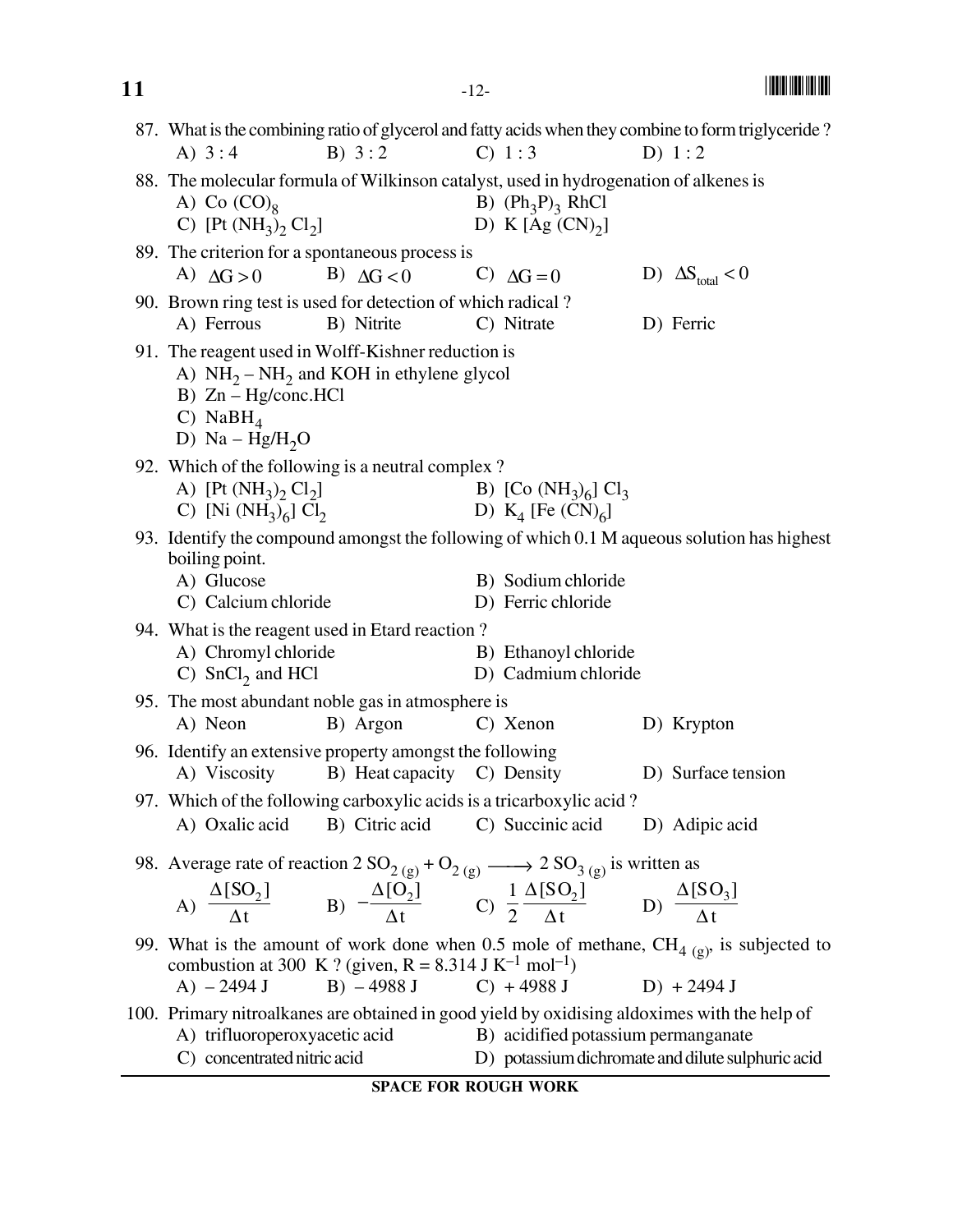## **LOGARITHMS**

|    | 0    | 1    | 2    | 3    | 4    | 5    | 6    | 7    | 8    | 9    | 1 | 2 | з  | 4  | 5  | 6  | 7  | 8        | 9  |
|----|------|------|------|------|------|------|------|------|------|------|---|---|----|----|----|----|----|----------|----|
| 10 | 0000 | 0043 | 0086 | 0128 | 0170 |      |      |      |      |      | 5 | 9 | 13 | 17 | 21 | 26 | 30 | 34       | 38 |
|    |      |      |      |      |      | 0212 | 0253 | 0294 | 0334 | 0374 | 4 | 8 | 12 | 16 | 20 | 24 | 28 | 32       | 36 |
| 11 | 0414 | 0453 | 0492 | 0531 | 0569 |      |      |      |      |      | 4 | 8 | 12 | 16 | 20 | 23 | 27 | 31       | 35 |
|    |      |      |      |      |      | 0607 | 0645 | 0682 | 0719 | 0755 | 4 | 7 | 11 | 15 | 18 | 22 | 26 | 29       | 33 |
| 12 | 0792 | 0828 | 0864 | 0899 | 0934 |      |      |      |      |      | з | 7 | 11 | 14 | 18 | 21 | 25 | 28       | 32 |
|    |      |      |      |      |      | 0969 | 1004 | 1038 | 1072 | 1106 | з | 7 | 10 | 14 | 17 | 20 | 24 | 27       | 31 |
| 13 | 1139 | 1173 | 1206 | 1239 | 1271 |      |      |      |      |      | з | 6 | 10 | 13 | 16 | 19 | 23 | 26       | 29 |
|    |      |      |      |      |      | 1303 | 1335 | 1367 | 1399 | 1430 | 3 | 6 | 10 | 13 | 16 | 19 | 22 | 25       | 29 |
| 14 | 1461 | 1492 | 1523 | 1553 | 1584 |      |      |      |      |      | 3 | 6 | 9  | 12 | 15 | 19 | 22 | 25       | 28 |
|    |      |      |      |      |      | 1614 | 1644 | 1673 | 1703 | 1732 | 3 | 6 | 9  | 12 | 14 | 17 | 20 | 23       | 26 |
| 15 | 1761 | 1790 | 1818 | 1847 | 1875 |      |      |      |      |      | 3 | 6 | 9  | 11 | 14 | 17 | 20 | 23       | 26 |
|    |      |      |      |      |      | 1903 | 1931 | 1959 | 1987 | 2014 | з | 6 | 8  | 11 | 14 | 17 | 19 | 22       | 25 |
| 16 | 2041 | 2068 | 2095 | 2122 | 2148 |      |      |      |      |      | з | 6 | 8  | 11 | 14 | 16 | 19 | 22       | 24 |
|    |      |      |      |      |      | 2175 | 2201 | 2227 | 2253 | 2279 | з | 5 | 8  | 10 | 13 | 16 | 18 | 21       | 23 |
| 17 | 2304 | 2330 | 2355 | 2380 | 2405 |      |      |      |      |      | з | 5 | 8  | 10 | 13 | 15 | 18 | 20       | 23 |
|    |      |      |      |      |      | 2430 | 2455 | 2480 | 2504 | 2529 | з | 5 | 8  | 10 | 12 | 15 | 17 | 20       | 22 |
| 18 | 2553 | 2577 | 2601 | 2625 | 2648 |      |      |      |      |      | 2 | 5 | 7  | 9  | 12 | 14 | 17 | 19       | 21 |
|    |      |      |      |      |      | 2672 | 2695 | 2718 | 2742 | 2765 | 2 | 4 | 7  | 9  | 11 | 14 | 16 | 18       | 21 |
| 19 | 2788 | 2810 | 2833 | 2856 | 2878 |      |      |      |      |      | 2 | 4 | 7  | 9  | 11 | 13 | 16 | 18       | 20 |
|    |      |      |      |      |      | 2900 | 2923 | 2945 | 2967 | 2989 | 2 | 4 | 6  | 8  | 11 | 13 | 15 | 17       | 19 |
| 20 | 3010 | 3032 | 3054 | 3075 | 3096 | 3118 | 3139 | 3160 | 3181 | 3201 | 2 | 4 | 6  | 8  | 11 | 13 | 15 | 17       | 19 |
| 21 | 3222 | 3243 | 3263 | 3284 | 3304 | 3324 | 3345 | 3365 | 3385 | 3404 | 2 | 4 | 6  | 8  | 10 | 12 | 14 | 16       | 18 |
| 22 | 3424 | 3444 | 3464 | 3483 | 3502 | 3522 | 3541 | 3560 | 3579 | 3598 | 2 | 4 | 6  | 8  | 10 | 12 | 14 | 15       | 17 |
| 23 | 3617 | 3636 | 3655 | 3674 | 3692 | 3711 | 3729 | 3747 | 3766 | 3784 | 2 | 4 | 6  | 7  | 9  | 11 | 13 | 15       | 17 |
| 24 | 3802 | 3820 | 3838 | 3856 | 3874 | 3892 | 3909 | 3927 | 3945 | 3962 | 2 | 4 | 5  | 7  | 9  | 11 | 12 |          | 16 |
| 25 | 3979 | 3997 | 4014 | 4031 | 4048 | 4065 | 4082 | 4099 |      | 4133 | 2 | 3 | 5  | 7  | 9  | 10 | 12 | 14<br>14 | 15 |
|    | 4150 | 4166 | 4183 |      |      |      |      |      | 4116 |      | 2 | 3 |    | 7  | 8  |    |    |          |    |
| 26 |      | 4330 |      | 4200 | 4216 | 4232 | 4249 | 4265 | 4281 | 4298 |   |   | 5  |    |    | 10 | 11 | 14       | 15 |
| 27 | 4314 |      | 4346 | 4362 | 4378 | 4393 | 4409 | 4425 | 4440 | 4456 | 2 | з | 5  | 6  | 8  | 9  | 11 | 13       | 14 |
| 28 | 4472 | 4487 | 4502 | 4518 | 4533 | 4548 | 4564 | 4579 | 4594 | 4609 | 2 | з | 5  | 6  | 8  | 9  | 11 | 12       | 14 |
| 29 | 4624 | 4639 | 4654 | 4669 | 4683 | 4698 | 4713 | 4728 | 4742 | 4757 | 1 | з | 4  | 6  | 7  | 9  | 10 | 12       | 13 |
| 30 | 4771 | 4786 | 4800 | 4814 | 4829 | 4843 | 4857 | 4871 | 4886 | 4900 | 1 | з | 4  | 6  | 7  | 9  | 10 | 11       | 13 |
| 31 | 4914 | 4928 | 4942 | 4955 | 4969 | 4983 | 4997 | 5011 | 5024 | 5038 | 1 | з | 4  | 6  | 7  | 8  | 10 | 11       | 12 |
| 32 | 5051 | 5065 | 5079 | 5092 | 5105 | 5119 | 5132 | 5145 | 5159 | 5172 | 1 | з | 4  | 5  | 7  | 8  | 9  | 11       | 12 |
| 33 | 5185 | 5198 | 5211 | 5224 | 5237 | 5250 | 5263 | 5276 | 5289 | 5302 | 1 | з | 4  | 5  | 6  | 8  | 9  | 10       | 12 |
| 34 | 5315 | 5328 | 5340 | 5353 | 5366 | 5378 | 5391 | 5403 | 5416 | 5428 | 1 | з | 4  | 5  | 6  | 8  | 9  | 10       | 11 |
| 35 | 5441 | 5453 | 5465 | 5478 | 5490 | 5502 | 5514 | 5527 | 5539 | 5551 |   | 2 | 4  | 5  | 6  | 7  | 9  | 10       | 11 |
| 36 | 5563 | 5575 | 5587 | 5599 | 5611 | 5623 | 5635 | 5647 | 5658 | 5670 | 1 | 2 | 4  | 5  | 6  | 7  | 8  | 10       | 11 |
| 37 | 5682 | 5694 | 5705 | 5717 | 5729 | 5740 | 5752 | 5763 | 5775 | 5786 | 1 | 2 | 3  | 5  | 6  | 7  | 8  | 9        | 10 |
| 38 | 5798 | 5809 | 5821 | 5832 | 5843 | 5855 | 5866 | 5877 | 5888 | 5899 | 1 | 2 | з  | 5  | 6  | 7  | 8  | 9        | 10 |
| 39 | 5911 | 5922 | 5933 | 5944 | 5955 | 5966 | 5977 | 5988 | 5999 | 6010 | 1 | 2 | з  | 4  | 5  | 7  | 8  | 9        | 10 |
| 40 | 6021 | 6031 | 6042 | 6053 | 6064 | 6075 | 6085 | 6096 | 6107 | 6117 | 1 | 2 | з  | 4  | 5  | 6  | 8  | 9        | 10 |
| 41 | 6128 | 6138 | 6149 | 6160 | 6170 | 6180 | 6191 | 6201 | 6212 | 6222 | 1 | 2 | з  | 4  | 5  | 6  | 7  | 8        | 9  |
| 42 | 6232 | 6243 | 6253 | 6263 | 6274 | 6284 | 6294 | 6304 | 6314 | 6325 | 1 | 2 | 3  | 4  | 5  | 6  | 7  | 8        | 9  |
| 43 | 6335 | 6345 | 6355 | 6365 | 6375 | 6385 | 6395 | 6405 | 6415 | 6425 | 1 | 2 | 3  | 4  | 5  | 6  | 7  | 8        | 9  |
| 44 | 6435 | 6444 | 6454 | 6464 | 6474 | 6484 | 6493 | 6503 | 6513 | 6522 | 1 | 2 | 3  | 4  | 5  | 6  | 7  | 8        | 9  |
| 45 | 6532 | 6542 | 6551 | 6561 | 6571 | 6580 | 6590 | 6599 | 6609 | 6618 | 1 | 2 | 3  | 4  | 5  | 6  | 7  | 8        | 9  |
| 46 | 6628 | 6637 | 6646 | 6656 | 6665 | 6675 | 6684 | 6693 | 6702 | 6712 | 1 | 2 | з  | 4  | 5  | 6  | 7  | 7        | 8  |
| 47 | 6721 | 6730 | 6739 | 6749 | 6758 | 6767 | 6776 | 6785 | 6794 | 6803 | 1 | 2 | з  | 4  | 5  | 5  | 6  | 7        | 8  |
| 48 | 6812 | 6821 | 6830 | 6839 | 6848 | 6857 | 6866 | 6875 | 6884 | 6893 | 1 | 2 | з  | 4  | 4  | 5  | 6  | 7        | 8  |
| 49 | 6902 | 6911 | 6920 | 6928 | 6937 | 6946 | 6955 | 6964 | 6972 | 6981 | 1 | 2 | з  | 4  | 4  | 5  | 6  | 7        | 8  |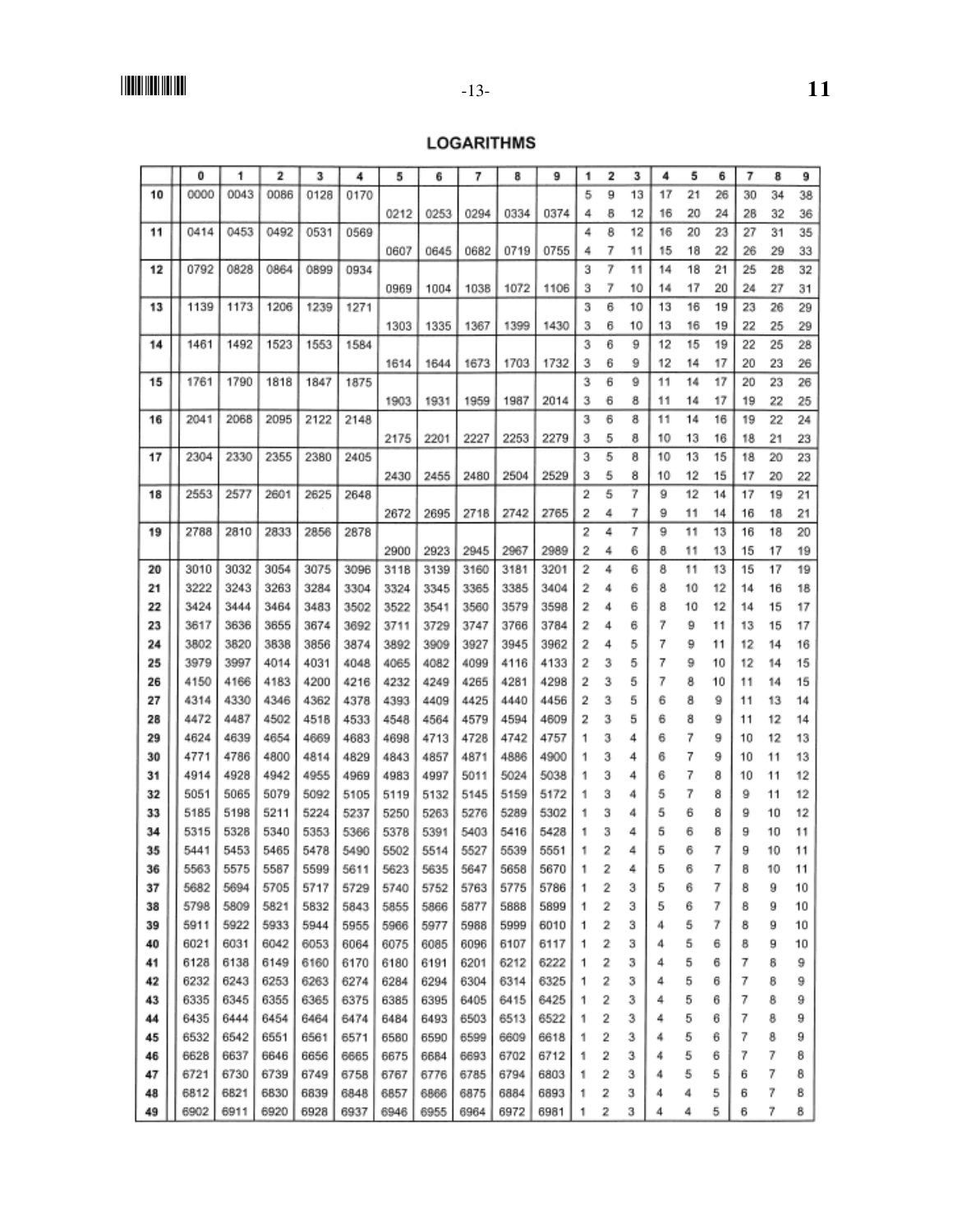# ||**||||**|||||||||||

## **LOGARITHMS**

|    | 0    | 1    | 2    | 3    | 4    | 5    | 6    | 7    | 8    | 9    | 1 | 2 | 3              | 4 | 5 | 6 | 7 | 8 | 9 |
|----|------|------|------|------|------|------|------|------|------|------|---|---|----------------|---|---|---|---|---|---|
| 50 | 6990 | 6998 | 7007 | 7016 | 7024 | 7033 | 7042 | 7050 | 7059 | 7067 | 1 | 2 | 3              | 3 | 4 | 5 | 6 | 7 | 8 |
| 51 | 7076 | 7084 | 7093 | 7101 | 7110 | 7118 | 7126 | 7135 | 7143 | 7152 | 1 | 2 | 3              | 3 | 4 | 5 | 6 | 7 | 8 |
| 52 | 7160 | 7168 | 7177 | 7185 | 7193 | 7202 | 7210 | 7218 | 7226 | 7235 | 1 | 2 | 2              | 3 | 4 | 5 | 6 | 7 | 7 |
| 53 | 7243 | 7251 | 7259 | 7267 | 7275 | 7284 | 7292 | 7300 | 7308 | 7316 | 1 | 2 | 2              | 3 | 4 | 5 | 6 | 6 | 7 |
| 54 | 7324 | 7332 | 7340 | 7348 | 7356 | 7364 | 7372 | 7380 | 7388 | 7396 | 1 | 2 | 2              | з | 4 | 5 | 6 | 6 | 7 |
| 55 | 7404 | 7412 | 7419 | 7427 | 7435 | 7443 | 7451 | 7459 | 7466 | 7474 | 1 | 2 | 2              | з | 4 | 5 | 5 | 6 | 7 |
| 56 | 7482 | 7490 | 7497 | 7505 | 7513 | 7520 | 7528 | 7536 | 7543 | 7551 | 1 | 2 | $\overline{c}$ | з | 4 | 5 | 5 | 6 | 7 |
| 57 | 7559 | 7566 | 7574 | 7582 | 7589 | 7597 | 7604 | 7612 | 7619 | 7627 | 1 | 2 | 2              | з | 4 | 5 | 5 | 6 | 7 |
| 58 | 7634 | 7642 | 7649 | 7657 | 7664 | 7672 | 7679 | 7686 | 7694 | 7701 | 1 | 1 | 2              | з | 4 | 4 | 5 | 6 | 7 |
| 59 | 7709 | 7716 | 7723 | 7731 | 7738 | 7745 | 7752 | 7760 | 7767 | 7774 | 1 | 1 | 2              | з | 4 | 4 | 5 | 6 | 7 |
| 60 | 7782 | 7789 | 7796 | 7803 | 7810 | 7818 | 7825 | 7832 | 7839 | 7846 | 1 | 1 | 2              | 3 | 4 | 4 | 5 | 6 | 6 |
| 61 | 7853 | 7860 | 7868 | 7875 | 7882 | 7889 | 7896 | 7903 | 7910 | 7917 | 1 | 1 | 2              | 3 | 4 | 4 | 5 | 6 | 6 |
| 62 | 7924 | 7931 | 7938 | 7945 | 7952 | 7959 | 7966 | 7973 | 7980 | 7987 | 1 | 1 | 2              | 3 | 3 | 4 | 5 | 6 | 6 |
| 63 | 7993 | 8000 | 8007 | 8014 | 8021 | 8028 | 8035 | 8041 | 8048 | 8055 | 1 | 1 | 2              | 3 | 3 | 4 | 5 | 5 | 6 |
| 64 | 8062 | 8069 | 8075 | 8082 | 8089 | 8096 | 8102 | 8109 | 8116 | 8122 | 1 | 1 | 2              | 3 | 3 | 4 | 5 | 5 | 6 |
| 65 | 8129 | 8136 | 8142 | 8149 | 8156 | 8162 | 8169 | 8176 | 8182 | 8189 | 1 | 1 | 2              | 3 | з | 4 | 5 | 5 | 6 |
| 66 | 8195 | 8202 | 8209 | 8215 | 8222 | 8228 | 8235 | 8241 | 8248 | 8254 | 1 | 1 | 2              | 3 | з | 4 | 5 | 5 | 6 |
| 67 | 8261 | 8267 | 8274 | 8280 | 8287 | 8293 | 8299 | 8306 | 8312 | 8319 | 1 | 1 | 2              | З | 3 | 4 | 5 | 5 | 6 |
| 68 | 8325 | 8331 | 8338 | 8344 | 8351 | 8357 | 8363 | 8370 | 8376 | 8382 | 1 | 1 | 2              | 3 | 3 | 4 | 4 | 5 | 6 |
| 69 | 8388 | 8395 | 8401 | 8407 | 8414 | 8420 | 8426 | 8432 | 8439 | 8445 | 1 | 1 | 2              | 2 | 3 | 4 | 4 | 5 | 6 |
| 70 | 8451 | 8457 | 8463 | 8470 | 8476 | 8482 | 8488 | 8494 | 8500 | 8506 | 1 | 1 | 2              | 2 | 3 | 4 | 4 | 5 | 6 |
| 71 | 8513 | 8519 | 8525 | 8531 | 8537 | 8543 | 8549 | 8555 | 8561 | 8567 | 1 | 1 | 2              | 2 | 3 | 4 | 4 | 5 | 5 |
| 72 | 8573 | 8579 | 8585 | 8591 | 8597 | 8603 | 8609 | 8615 | 8621 | 8627 | 1 | 1 | 2              | 2 | 3 | 4 | 4 | 5 | 5 |
| 73 | 8633 | 8639 | 8645 | 8651 | 8657 | 8663 | 8669 | 8675 | 8681 | 8686 | 1 | 1 | 2              | 2 | з | 4 | 4 | 5 | 5 |
| 74 | 8692 | 8698 | 8704 | 8710 | 8716 | 8722 | 8727 | 8733 | 8739 | 8745 | 1 | 1 | 2              | 2 | 3 | 4 | 4 | 5 | 5 |
| 75 | 8751 | 8756 | 8762 | 8768 | 8774 | 8779 | 8785 | 8791 | 8797 | 8802 | 1 | 1 | 2              | 2 | 3 | 3 | 4 | 5 | 5 |
| 76 | 8808 | 8814 | 8820 | 8825 | 8831 | 8837 | 8842 | 8848 | 8854 | 8859 | 1 | 1 | 2              | 2 | 3 | з | 4 | 5 | 5 |
| 77 | 8865 | 8871 | 8876 | 8882 | 8887 | 8893 | 8899 | 8904 | 8910 | 8915 | 1 | 1 | 2              | 2 | 3 | З | 4 | 4 | 5 |
| 78 | 8921 | 8927 | 8932 | 8938 | 8943 | 8949 | 8954 | 8960 | 8965 | 8971 | 1 | 1 | 2              | 2 | 3 | 3 | 4 | 4 | 5 |
| 79 | 8976 | 8982 | 8987 | 8993 | 8998 | 9004 | 9009 | 9015 | 9020 | 9025 | 1 | 1 | 2              | 2 | 3 | 3 | 4 | 4 | 5 |
| 80 | 9031 | 9036 | 9042 | 9047 | 9053 | 9058 | 9063 | 9069 | 9074 | 9079 | 1 | 1 | 2              | 2 | 3 | 3 | 4 | 4 | 5 |
| 81 | 9085 | 9090 | 9096 | 9101 | 9106 | 9112 | 9117 | 9122 | 9128 | 9133 | 1 | 1 | 2              | 2 | 3 | з | 4 | 4 | 5 |
| 82 | 9138 | 9143 | 9149 | 9154 | 9159 | 9165 | 9170 | 9175 | 9180 | 9186 | 1 | 1 | 2              | 2 | 3 | 3 | 4 | 4 | 5 |
| 83 | 9191 | 9196 | 9201 | 9206 | 9212 | 9217 | 9222 | 9227 | 9232 | 9238 | 1 | 1 | 2              | 2 | 3 | 3 | 4 | 4 | 5 |
| 84 | 9243 | 9248 | 9253 | 9258 | 9263 | 9269 | 9274 | 9279 | 9284 | 9289 | 1 | 1 | 2              | 2 | 3 | 3 | 4 | 4 | 5 |
| 85 | 9294 | 9299 | 9304 | 9309 | 9315 | 9320 | 9325 | 9330 | 9335 | 9340 | 1 | 1 | 2              | 2 | 3 | з | 4 | 4 | 5 |
| 86 | 9345 | 9350 | 9355 | 9360 | 9365 | 9370 | 9375 | 9380 | 9385 | 9390 |   |   |                |   | 3 | 3 | 4 |   |   |
| 87 | 9395 | 9400 | 9405 | 9410 | 9415 | 9420 | 9425 | 9430 | 9435 | 9440 | 0 | 1 | 1              | 2 | 2 | з | з | 4 | 4 |
| 88 | 9445 | 9450 | 9455 | 9460 | 9465 | 9469 | 9474 | 9479 | 9484 | 9489 | 0 | 1 | 1              | 2 | 2 | з | 3 | 4 | 4 |
| 89 | 9494 | 9499 | 9504 | 9509 | 9513 | 9518 | 9523 | 9528 | 9533 | 9538 | 0 | 1 | 1              | 2 | 2 | з | з | 4 | 4 |
| 90 | 9542 | 9547 | 9552 | 9557 | 9562 | 9566 | 9571 | 9576 | 9581 | 9586 | 0 | 1 | 1              | 2 | 2 | з | з | 4 | 4 |
| 91 | 9590 | 9595 | 9600 | 9605 | 9609 | 9614 | 9619 | 9624 | 9628 | 9633 | 0 | 1 | 1              | 2 | 2 | 3 | з | 4 | 4 |
| 92 | 9638 | 9643 | 9647 | 9652 | 9657 | 9661 | 9666 | 9671 | 9675 | 9680 | 0 | 1 | 1              | 2 | 2 | з | з | 4 | 4 |
| 93 | 9685 | 9689 | 9694 | 9699 | 9703 | 9708 | 9713 | 9717 | 9722 | 9727 | 0 | 1 | 1              | 2 | 2 | 3 | з | 4 | 4 |
| 94 | 9731 | 9736 | 9741 | 9745 | 9750 | 9754 | 9759 | 9763 | 9768 | 9773 | 0 | 1 | 1              | 2 | 2 | з | з | 4 | 4 |
| 95 | 9777 | 9782 | 9786 | 9791 | 9795 | 9800 | 9805 | 9809 | 9814 | 9818 | 0 | 1 | 1              | 2 | 2 | 3 | з | 4 | 4 |
| 96 | 9823 | 9827 | 9832 | 9836 | 9841 | 9845 | 9850 | 9854 | 9859 | 9863 | 0 | 1 | 1              | 2 | 2 | 3 | 3 | 4 | 4 |
| 97 | 9868 | 9872 | 9877 | 9881 | 9886 | 9890 | 9894 | 9899 | 9903 | 9908 | 0 | 1 | 1              | 2 | 2 | 3 | 3 | 4 | 4 |
| 98 | 9912 | 9917 | 9921 | 9926 | 9930 | 9934 | 9939 | 9943 | 9948 | 9952 | 0 | 1 | 1              | 2 | 2 | 3 | з | 4 | 4 |
| 99 | 9956 | 9961 | 9965 | 9969 | 9974 | 9978 | 9983 | 9987 | 9991 | 9996 | 0 | 1 | 1              | 2 | 2 | 3 | 3 | 3 | 4 |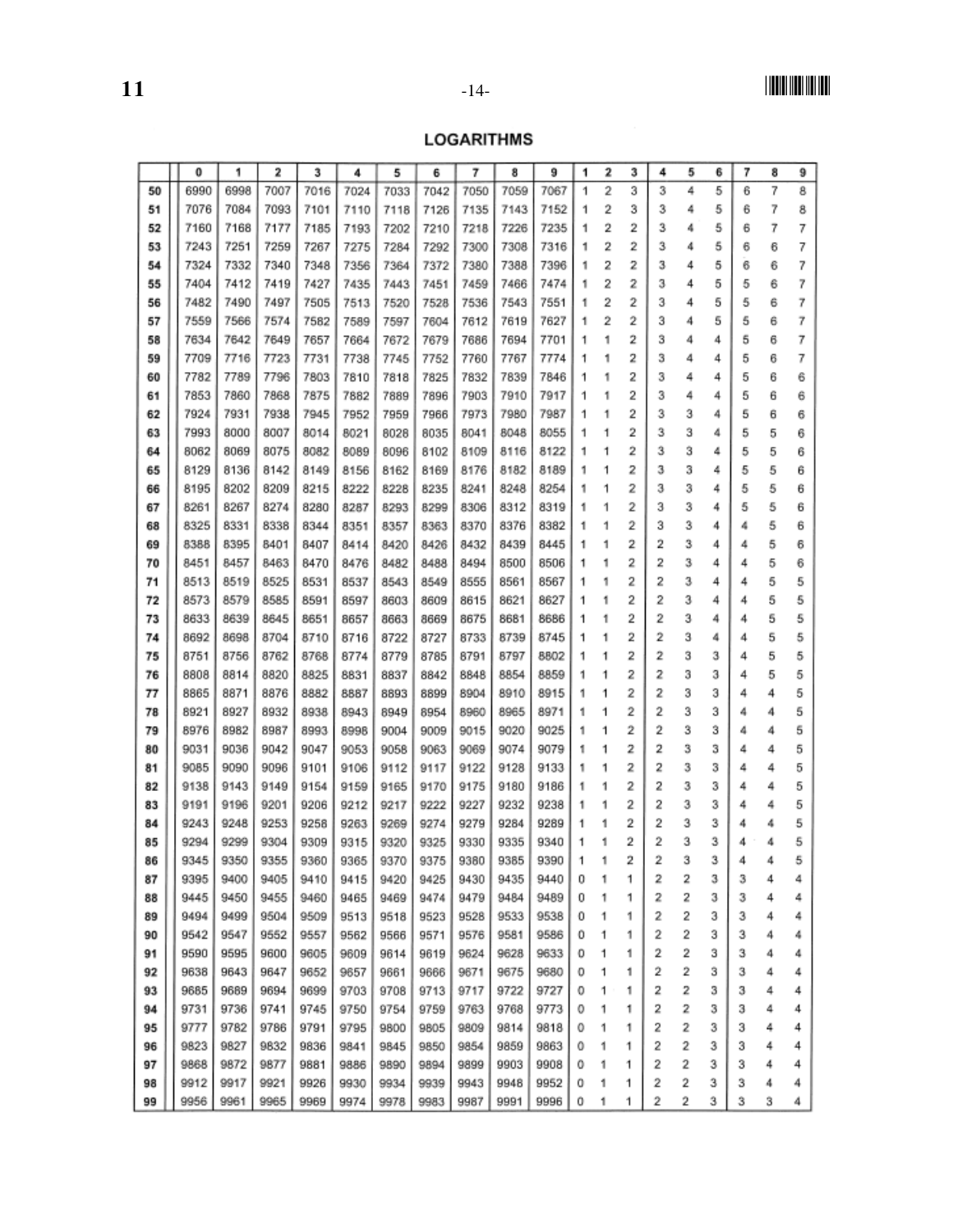## **ANTILOGARITHMS**

|      |      |      | 2    | 3    | 4    | 5    | 6    | 7    | 8    | 9    | 1 | 2 | 3 | 4 | 5 | 6 | 7 | 8 | 9 |  |
|------|------|------|------|------|------|------|------|------|------|------|---|---|---|---|---|---|---|---|---|--|
| 0.00 | 1000 | 1002 | 1005 | 1007 | 1009 | 1012 | 1014 | 1016 | 1019 | 1021 | 0 | 0 | 1 | 1 | 1 | 1 | 2 | 2 | 2 |  |
| 0.01 | 1023 | 1026 | 1028 | 1030 | 1033 | 1035 | 1038 | 1040 | 1042 | 1045 | 0 | 0 | 1 | 1 | 1 | 1 | 2 | 2 | 2 |  |
| 0.02 | 1047 | 1050 | 1052 | 1054 | 1057 | 1059 | 1062 | 1064 | 1067 | 1069 | o | 0 | 1 | 1 | 1 | 1 | 2 | 2 | 2 |  |
| 0.03 | 1072 | 1074 | 1076 | 1079 | 1081 | 1084 | 1086 | 1089 | 1091 | 1094 | ٥ | 0 | 1 | 1 | 1 | 1 | 2 | 2 | 2 |  |
| 0.04 | 1096 | 1099 | 1102 | 1104 | 1107 | 1109 | 1112 | 1114 | 1117 | 1119 | 0 | 1 | 1 | 1 | 1 | 2 | 2 | 2 | 2 |  |
| 0.05 | 1122 | 1125 | 1127 | 1130 | 1132 | 1135 | 1138 | 1140 | 1143 | 1146 | 0 | 1 | 1 | 1 | 1 | 2 | 2 | 2 | 2 |  |
| 0.06 | 1148 | 1151 | 1153 | 1156 | 1159 | 1161 | 1164 | 1167 | 1169 | 1172 | 0 | 1 | 1 | 1 | 1 | 2 | 2 | 2 | 2 |  |
| 0.07 | 1175 | 1178 | 1180 | 1183 | 1186 | 1189 | 1191 | 1194 | 1197 | 1199 | 0 | 1 | 1 | 1 | 1 | 2 | 2 | 2 | 2 |  |
| 0.08 | 1202 | 1205 | 1208 | 1211 | 1213 | 1216 | 1219 | 1222 | 1225 | 1227 | Ű | 1 | 1 | 1 | 1 | 2 | 2 | 2 | 3 |  |
| 0.09 | 1230 | 1233 | 1236 | 1239 | 1242 | 1245 | 1247 | 1250 | 1253 | 1256 | o | 1 | 1 | 1 | 1 | 2 | 2 | 2 | 3 |  |
| 0.10 | 1259 | 1262 | 1265 | 1268 | 1271 | 1274 | 1276 | 1279 | 1282 | 1285 | ٥ | 1 | 1 | 1 | 1 | 2 | 2 | 2 | 3 |  |
| 0.11 | 1288 | 1291 | 1294 | 1297 | 1300 | 1303 | 1306 | 1309 | 1312 | 1315 | 0 | 1 | 1 | 1 | 2 | 2 | 2 | 2 | 3 |  |
| 0.12 | 1318 | 1321 | 1324 | 1327 | 1330 | 1334 | 1337 | 1340 | 1343 | 1346 | 0 | 1 | 1 | 1 | 2 | 2 | 2 | 2 | 3 |  |
| 0.13 | 1349 | 1352 | 1355 | 1358 | 1361 | 1365 | 1368 | 1371 | 1374 | 1377 | 0 | 1 | 1 | 1 | 2 | 2 | 2 | 3 | 3 |  |
| 0.14 | 1380 | 1384 | 1387 | 1390 | 1393 | 1396 | 1400 | 1403 | 1406 | 1409 | 0 | 1 | 1 | 1 | 2 | 2 | 2 | 3 | 3 |  |
| 0.15 | 1413 | 1416 | 1419 | 1422 | 1426 | 1429 | 1432 | 1435 | 1439 | 1442 | 0 | 1 | 1 | 1 | 2 | 2 | 2 | 3 | 3 |  |
| 0.16 | 1445 | 1449 | 1452 | 1455 | 1459 | 1462 | 1466 | 1469 | 1472 | 1476 | ٥ | 1 | 1 | 1 | 2 | 2 | 2 | 3 | 3 |  |
| 0.17 | 1479 | 1483 | 1486 | 1489 | 1493 | 1496 | 1500 | 1503 | 1507 | 1510 | 0 | 1 | 1 | 1 | 2 | 2 | 2 | з | з |  |
| 0.18 | 1514 | 1517 | 1521 | 1524 | 1528 | 1531 | 1535 | 1538 | 1542 | 1545 | 0 | 1 | 1 | 1 | 2 | 2 | 2 | з | з |  |
| 0.19 | 1549 | 1552 | 1556 | 1560 | 1563 | 1567 | 1570 | 1574 | 1578 | 1581 | 0 | 1 | 1 | 1 | 2 | 2 | 3 | 3 | з |  |
| 0.20 | 1585 | 1589 | 1592 | 1596 | 1600 | 1603 | 1607 | 1611 | 1614 | 1618 | 0 | 1 | 1 | 1 | 2 | 2 | з | 3 | з |  |
| 0.21 | 1622 | 1626 | 1629 | 1633 | 1637 | 1641 | 1644 | 1648 | 1652 | 1656 | 0 | 1 | 1 | 2 | 2 | 2 | 3 | 3 | з |  |
| 0.22 | 1660 | 1663 | 1667 | 1671 | 1675 | 1679 | 1683 | 1687 | 1690 | 1694 | 0 | 1 | 1 | 2 | 2 | 2 | з | 3 | з |  |
| 0.23 | 1698 | 1702 | 1706 | 1710 | 1714 | 1718 | 1722 | 1726 | 1730 | 1734 | 0 | 1 | 1 | 2 | 2 | 2 | з | 3 | 4 |  |
| 0.24 | 1738 | 1742 | 1746 | 1750 | 1754 | 1758 | 1762 | 1766 | 1770 | 1774 | 0 | 1 | 1 | 2 | 2 | 2 | 3 | 3 | 4 |  |
| 0.25 | 1778 | 1782 | 1786 | 1791 | 1795 | 1799 | 1803 | 1807 | 1811 | 1816 | 0 | 1 | 1 | 2 | 2 | 2 | з | 3 | 4 |  |
| 0.26 | 1820 | 1824 | 1828 | 1832 | 1837 | 1841 | 1845 | 1849 | 1854 | 1858 | 0 | 1 | 1 | 2 | 2 | 3 | 3 | 3 | 4 |  |
| 0.27 | 1862 | 1866 | 1871 | 1875 | 1879 | 1884 | 1888 | 1892 | 1897 | 1901 | ٥ | 1 | 1 | 2 | 2 | з | 3 | 3 | 4 |  |
| 0.28 | 1905 | 1910 | 1914 | 1919 | 1923 | 1928 | 1932 | 1936 | 1941 | 1945 | ٥ | 1 | 1 | 2 | 2 | з | 3 | 4 | 4 |  |
| 0.29 | 1950 | 1954 | 1959 | 1963 | 1968 | 1972 | 1977 | 1982 | 1986 | 1991 | 0 | 1 | 1 | 2 | 2 | з | 3 | 4 | 4 |  |
| 0.30 | 1995 | 2000 | 2004 | 2009 | 2014 | 2018 | 2023 | 2028 | 2032 | 2037 | 0 | 1 | 1 | 2 | 2 | 3 | 3 | 4 | 4 |  |
| 0.31 | 2042 | 2046 | 2051 | 2056 | 2061 | 2065 | 2070 | 2075 | 2080 | 2084 | 0 | 1 | 1 | 2 | 2 | з | з | 4 | 4 |  |
| 0.32 | 2089 | 2094 | 2099 | 2104 | 2109 | 2113 | 2118 | 2123 | 2128 | 2133 | 0 | 1 | 1 | 2 | 2 | 3 | з | 4 | 4 |  |
| 0.33 | 2138 | 2143 | 2148 | 2153 | 2158 | 2163 | 2168 | 2173 | 2178 | 2183 | 0 | 1 | 1 | 2 | 2 | з | з | 4 | 4 |  |
| 0.34 | 2188 | 2193 | 2198 | 2203 | 2208 | 2213 | 2218 | 2223 | 2228 | 2234 | 1 | 1 | 2 | 2 | 3 | 3 | 4 | 4 | 5 |  |
| 0.35 | 2239 | 2244 | 2249 | 2254 | 2259 | 2265 | 2270 | 2275 | 2280 | 2286 | 1 | 1 | 2 | 2 | 3 | 3 | 4 | 4 | 5 |  |
| 0.36 | 2291 | 2296 | 2301 | 2307 | 2312 | 2317 | 2323 | 2328 | 2333 | 2339 | 1 | 1 | 2 |   | 3 | 3 | 4 | 4 | ц |  |
| 0.37 | 2344 | 2350 | 2355 | 2360 | 2366 | 2371 | 2377 | 2382 | 2388 | 2393 | 1 | 1 | 2 | 2 | 3 | 3 | 4 | 4 | 5 |  |
| 0.38 | 2399 | 2404 | 2410 | 2415 | 2421 | 2427 | 2432 | 2438 | 2443 | 2449 | 1 | 1 | 2 | 2 | 3 | з | 4 | 4 | 5 |  |
| 0.39 | 2455 | 2460 | 2466 | 2472 | 2477 | 2483 | 2489 | 2495 | 2500 | 2506 | 1 | 1 | 2 | 2 | 3 | з | 4 | 5 | 5 |  |
| 0.40 | 2512 | 2518 | 2523 | 2529 | 2535 | 2541 | 2547 | 2553 | 2559 | 2564 | 1 | 1 | 2 | 2 | 3 | 4 | 4 | 5 | 5 |  |
| 0.41 | 2570 | 2576 | 2582 | 2588 | 2594 | 2600 | 2606 | 2612 | 2618 | 2624 | 1 | 1 | 2 | 2 | 3 | 4 | 4 | 5 | 5 |  |
| 0.42 | 2630 | 2636 | 2642 | 2649 | 2655 | 2661 | 2667 | 2673 | 2679 | 2685 | 1 | 1 | 2 | 2 | з | 4 | 4 | 5 | 6 |  |
| 0.43 | 2692 | 2698 | 2704 | 2710 | 2716 | 2723 | 2729 | 2735 | 2742 | 2748 | 1 | 1 | 2 | з | 3 | 4 | 4 | 5 | 6 |  |
| 0.44 | 2754 | 2761 | 2767 | 2773 | 2780 | 2786 | 2793 | 2799 | 2805 | 2812 | 1 | 1 | 2 | з | 3 | 4 | 4 | 5 | 6 |  |
| 0.45 | 2818 | 2825 | 2831 | 2838 | 2844 | 2851 | 2858 | 2864 | 2871 | 2877 | 1 | 1 | 2 | 3 | 3 | 4 | 5 | 5 | 6 |  |
| 0.46 | 2884 | 2891 | 2897 | 2904 | 2911 | 2917 | 2924 | 2931 | 2938 | 2944 | 1 | 1 | 2 | 3 | 3 | 4 | 5 | 5 | 6 |  |
| 0.47 | 2951 | 2958 | 2965 | 2972 | 2979 | 2985 | 2992 | 2999 | 3006 | 3013 | 1 | 1 | 2 | 3 | з | 4 | 5 | 5 | 6 |  |
| 0.48 | 3020 | 3027 | 3034 | 3041 | 3048 | 3055 | 3062 | 3069 | 3076 | 3083 | 1 | 1 | 2 | з | 4 | 4 | 5 | 6 | 6 |  |
| 0.49 | 3090 | 3097 | 3105 | 3112 | 3119 | 3126 | 3133 | 3141 | 3148 | 3155 | 1 | 1 | 2 | 3 | 4 | 4 | 5 | 6 | 6 |  |